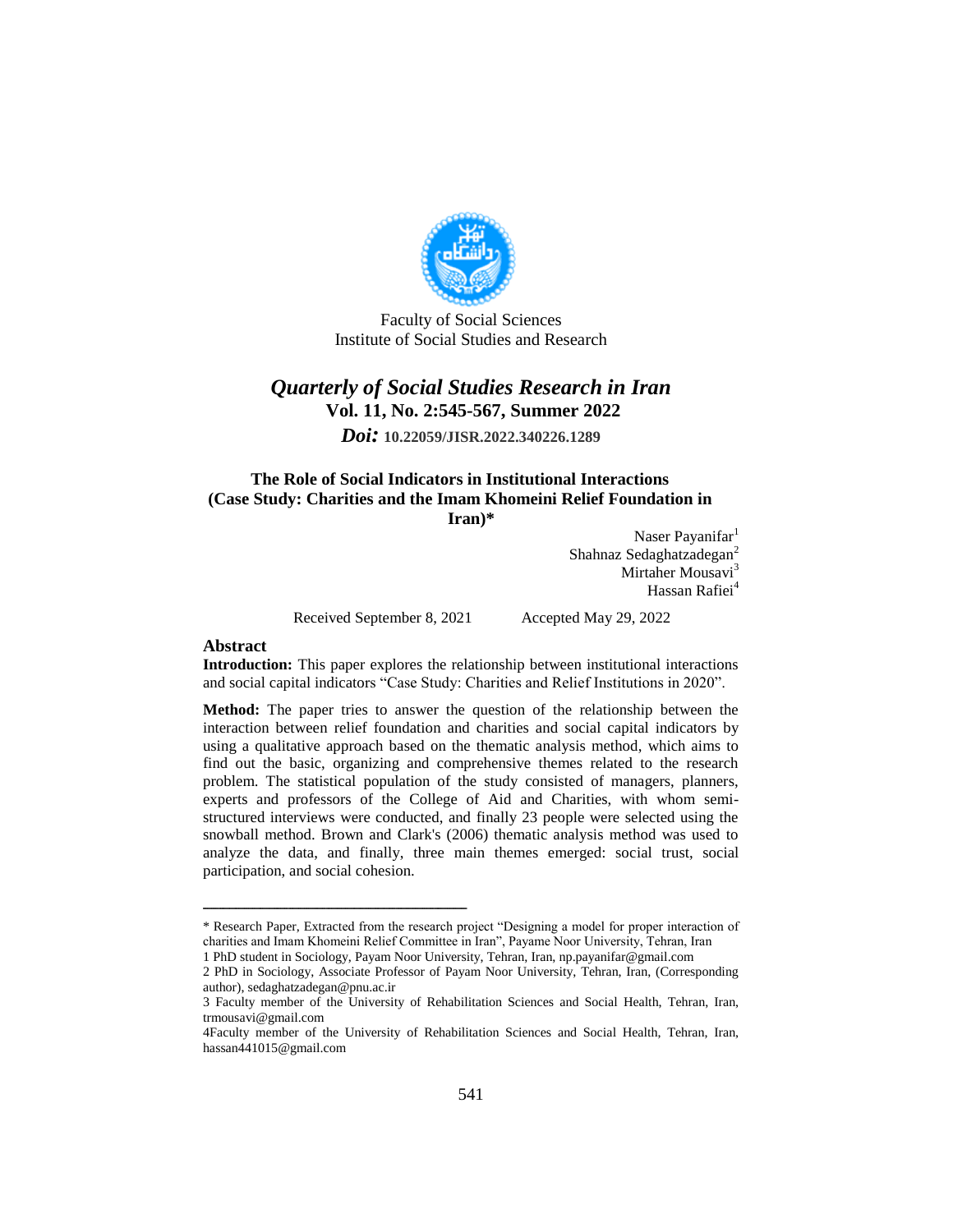Findings: After conducting the survey, the main results and findings of the research showed that charities specializing in specific issues have more efficient management with high supervision, which can better win people's trust. Imam Relief Foundation can successfully apply its implementation methods in the form of new organizational policies in the field of coordination with charities. The results have shown that the interaction and relationship between the Relief Foundation and charities is a function of criteria and indicators such as: the ability of charities to help the needy, accuracy in common matters, coordination of charities with relief policies, use of common capacities for synergy, avoidance of parallel work, and providing more help to the truly needy while maintaining the dignity of the needy. In this case, not only is the target community helped, but institutional interactions become more coordinated.

**Result:** Through recognizing the perceptions and attitudes of the participants, the researcher realized that proper communication and interaction between the relief foundation and the charities can increase social capital (trust, participation, cohesion). The relief foundation and charities as social networks are a platform for participation, which leads to social cohesion and integration and social trust.

**Conclusion: The** presence of social trust in charities and Imam Khomeini Relief Committee (RA) causes the cohesion of the organizations, increases social participation and improves the effectiveness of the services provided.

**Keywords:** Social Trust, Social Cohesion, Non governmental Organization, Social Capital, Imam Khomeini Relief Foundation, Social Participation.

#### **References**

- Ahmadvand, V. M., & Khorasani, R. (2019), Charities in Iran, Opportunities and Challenges, **The second national conference of lasting good,** Studying and evaluating the good affairs with a focus on the challenges of charity in Today's Iran, Tehran: 1-15. *(In Persian)*
- Ansari, E., & Ataei, P. (2013), "The rate and impact of social capital on social relations of residents of residential complexes (A case study on two regions of Isfahan city)", Urban Studies, No. 2: 113–138. *(In Persian)*
- Statute of Imam Khomeini Relief Committee (2018).
- Bourdieu, P. (1998), **Practical reason: On the theory of action,** Stanford University Press, Translated by M. Mardiha, Tehran: Naghsho negar publications. *(In Persian)*
- Birdsall, K. (2001), **Sociology,** Paperback. Oxford, United Kingdom: Polity Press.
- Fukuyama, F. (1995), **Trust: the social virtues and the creation of prosperity,** Penguin, New York.
- Putnam, R. (2001). **Democracy and civil traditions,** Translated by M. T. Delafrouz, Tehran: Political Studies Office of the Interior Ministry. *(In Persian)*
- Damari, B., Almadani, H., Mirzaei, H., & Rahbaribonab, M. (2021), The status of social capital among workers of industrial environments in Iran, **Iran Occupational Health**, No. 44: 1–10. *(In Persian)*
- Razeghi, N., Jaeian, F., Ghasemzadeh, A., & Ghasemzadeh, H. (2017). The relationship between social capital of anonymous addicts and the continuation of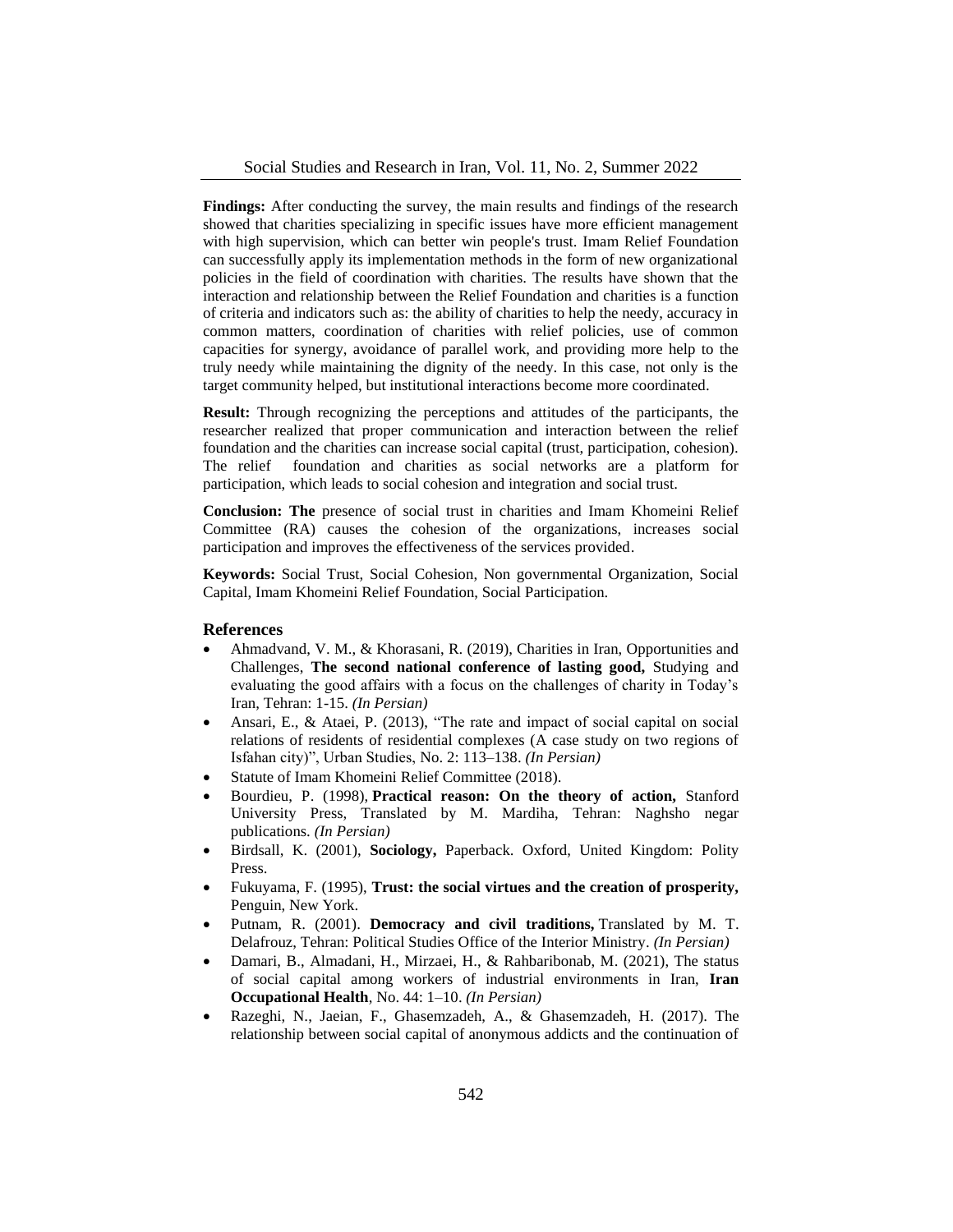addiction withdrawal (Case study: addicts participating in NA associations in Mazandaran province), **Quarterly of Social Studies and Research in Iran**, No. 6: 571–593. *(In Persian)*

- Rezaeitabar, R. (2016), **Neighborhood-based NGOs, a new policy in Imam Khomeini Relief Committee,** The First National Conference on Iran Public Administration: Public Policy, 1–10. *(In Persian)*
- Rezaeitabar, R., Zare, H., & Moghimi S. M. (2013), Interactive model of empowerment through social contributions in Imam Khomeini Relief Committee with mosque-centered approach**, Scientific Journal of Islamic Management**, No. 20: 147–173. *(In Persian)*
- Shakouri, B. (2020), **The key of public trust in charity centres,**  https://www.magiran.com/article/3950676.
- Abdollahian, H., & Kermani, H. (2016), **Explaining the relationship between social capital of Iranian users in facebook social network and political participation in the real world,** Quarterly of Social Studies and Research in Iran, No. 4: 615–635. *(In Persian)*
- Abbaspour, A., & Barootian, H. (2011), **Investigating the relationship between effective communication and organizational performance (on Echio model) in national iranian gas company headquarters in 2009.** *(In Persian)*
- Field, J. (2007), **Social Capital,** Translated by: G.-R., Ghafari and H. Ramezani, Tehran: Kavir. *(In Persian)*
- Karami, M., Sookhakian M. A., & Farhadi, P. (2020), **Evaluation of the performance of various NGOs in Iran,** Quarterly Journal of The Macro and Strategic Policies, No. 7: 473–499. *(In Persian)*
- Ganji, M., Nematollahi, Z., & Taheri, Z. (2011), **The relationship between religious identity and social capital among the people of Kashan,** Journal of Applied Sociology: No.123 (21), 4–144. *(In Persian)*
- Glaiser, E. L. (2001), **The Formation of Social Capital**, Organization for Economic Co Operation and Development.
- Ireland, R. D., Hitt, M. A., & Vaidyanath, D. (2002), "Alliance management as a source of competitive advantage". **Journal of management,** No. 3: 413-446.
- Mousavi, M., & Hendi, H. (2017), **Activism in charity as social capital,** The first national conference of lasting good, Studying and Evaluating Good Affairs in Iran: 1-18. *(In Persian)*
- Mousavi, M., Alipour, P (2013), **A reflection on the theory of social capital in sociology,** Sociologists Publications, Tehran. *(In Persian)*
- Mirzaei, S. (2017), **Activism in charity as social capital,** The first national conference of lasting good, Studying and Evaluating Good Affairs in Iran: 1-8. *(In Persian)*
- Nematollahi, Z., Farajollahi, A. H., Mirjalili, M. H., & Momenifard, H. (2014), "Investigating the Factors Affecting Social Capital (Trust, Cohesion and Social Participation) of Students of Imam Ali Cadet University", **A Research Quarterly in Military Management**, No. 13: 175–202. *(In Persian)*
- Cohen, D., & Prusak, L. (2001), **In good company** (p. 94). Boston: Harvard Business School Press.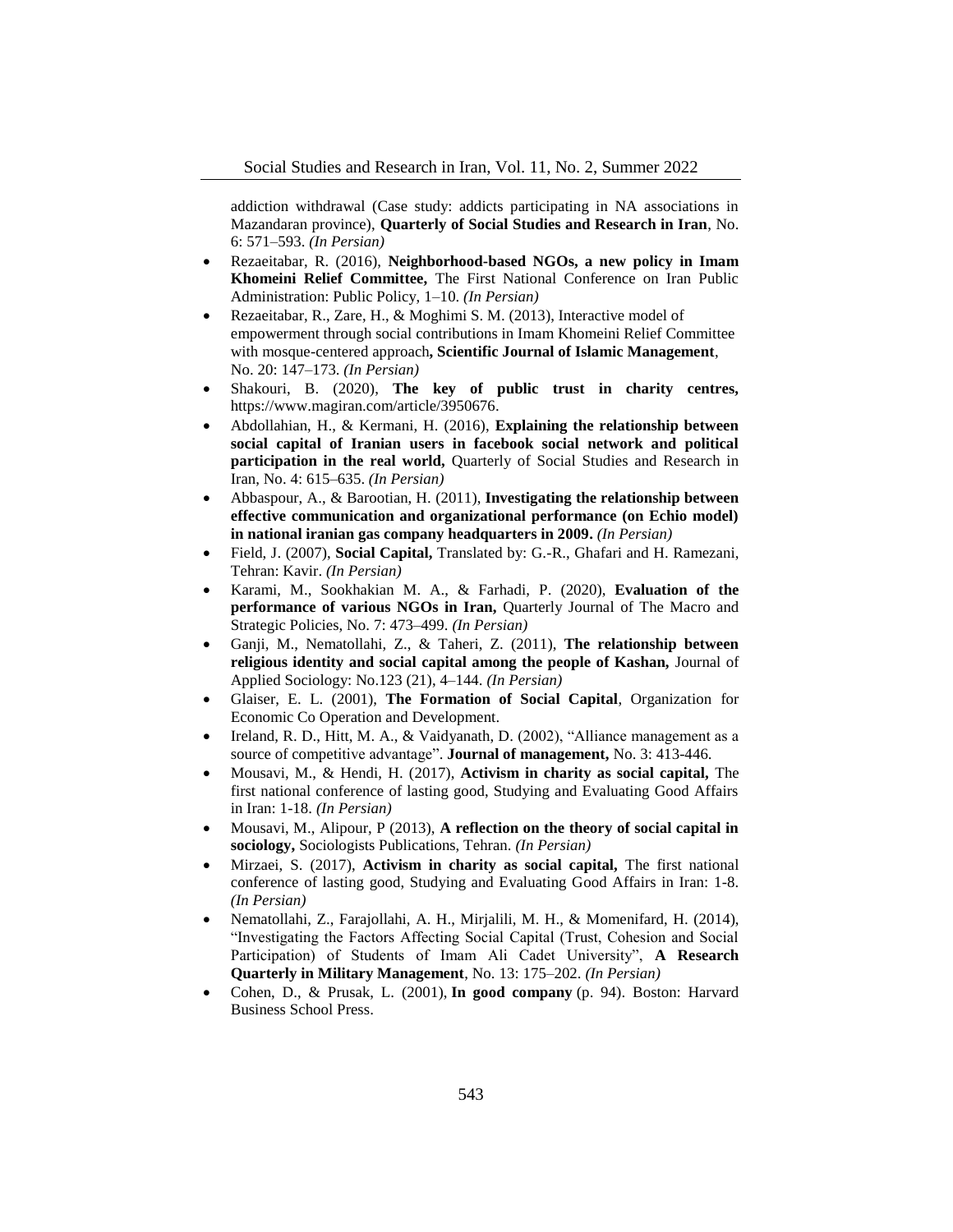- Nahapiet, J., & Ghoshal, S. (1998), **Social capital, intellectual capital and the organizational advantage,** Academy of Management Review, No. 2: 242-266.
- Vahida, F., Kalantari, S., Fatehi, A., (2005), "The Relationship between Social Capital or Social Identity of Students", **Journal of Research, University of Isfahan**: No. 17: 2–92. *(In Persian)*
- Vakhshoozi, T., Barahooei, M., & Imani, H., (2017), **Charity as Social Capital,**  The first national conference of lasting good, Studying and Evaluating Good Affairs in Iran: 1-8. *(In Persian)*
- Warner, M. (1999), "Social capital construction and the role of the local state", **Rural Sociology,** No. 3: 373-393.
- Wall, E., Ferrazzi, G., & Schryer, F. (1998), "Getting the Goods on Social Capital", **Rural Sociology**, No. 2: 300-322.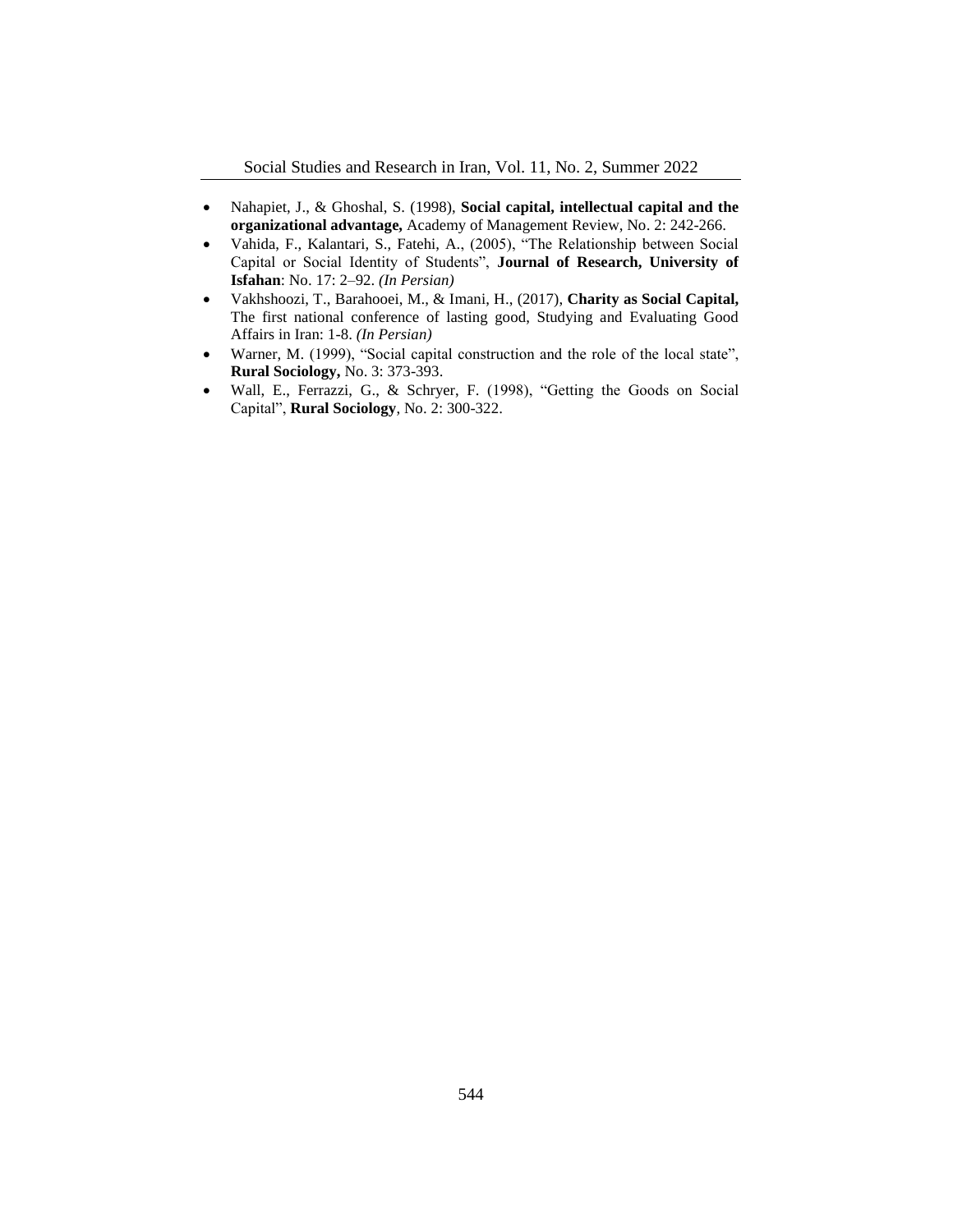راالعات و تحقیقات اجتماعی در ایران / دورۀ ۱۱، ثمارۀ ۲، ثابسآن ۱۴۰۱: ۵۴۵ - ۵۶۷. ما ش

**بررسی ارتباط تعامالت نهادی و شاخصهای سرمایۀ اجتماعی \* )مطالعۀ موردی: خیریهها و کمیتۀ امداد امام خمینی )ره( در ایران(** ناصر پایان*ی*فر<sup>ا</sup> 2 شهناز صداقتزادگان 3 میرطاهر موسوی حسن رفیعی <sup>ا</sup> تاریخ دریافت: 1400/6/17 تاریخ پذیرش: 1401/3/8 **Doi: 10.22059/JISR.2022.340226.1289**

**چکیده**

مقالۀ حاضر به بررسی رابطۀ تعامالت نهادی و شاخصهای سرمایۀ اجتماعی و »مطالعۀ موردی؛ نهادهای خیریه و کمیتۀ امداد 1399« میپردازد. این پژوهش با اتخاذ رویکرد کیفی به روش تحلیل مضمون -که بهدنبال خروجی مضمونهای پایه، سازماندهنده و فراگیر مرتبط با مسئلۀ تحقیق است- و با هدف دستیابی به رابطۀ تعاملی بین کمیتۀ امداد و خیریهها با شاخصهای سرمایۀ اجتماعی انجام گرفت. جامعۀ آماری تحقیق برای مصاحبههای نیمهساختاریافته شامل مدیران، برنامهریزان، کارشناسان و استادهای دانشگاه در کمیته و مؤسسات خیریه بود که درنهایت 23 نفر به روش نمونهگیری گلولهبرفی انتخاب شدند. برای تجزیه و تحلیل دادهها، از روش تحلیل مضمون براون و کالرک )2006( استفاده شد و درنهایت سه مضمون اصلی اعتماد اجتماعی، مشارکت اجتماعی و انسجام اجتماعی استخراج شدند. با شناخت ادراک و نگرش مشارکتکنندگان مشخص شد ارتباط و تعامل مناسب بین کمیتۀ امداد و نهادهای خیریه میتواند سبب افزایش سرمایۀ اجتماعی (اعتماد، مشارکت و انسجام) شود. کمیتۀ امداد و نهادهای خیریه بهعنوان شبکههای اجتماعی، بستری برای مشارکت هستند که ماحصل آنها انسجام و یکپارچگی، و اعتماد اجتماعی است. هرچقدر پیوند افراد با دیگران در جامعه بیشتر شود، مشارکت و

- 1. دانشجوی دکتری جامعه شناسی دانشگاه پیام نور تهران، ایران، np.payanifar@gmail.com
- ۲. دکتری جامعهشناسی، دانشیار دانشگاه پیام نور، تهران، ایران (نویسندۀ مسئول)، ssedaghatzadeghan@pnu.ac.ir
	- .3 عضو هیئتعلمی دانشگاه علوم توانبخشی و سالمت اجتماعی، تهران، ایران، com.gmail@trmousavi
	- .4 عضو هیئتعلمی دانشگاه علوم توانبخشی و سالمت اجتماعی، تهران، ایران، com.gmail@441015hassan

<sup>\*</sup>مقالۀ پژوهشی، مستخرج از رسالۀ دکتری با عنوان »طراحی مدل برای تعامل مناسب نهادهای خیریه و کمیتۀ امداد امام خمینی (ره) در کشور»، دانشگاه پیام نور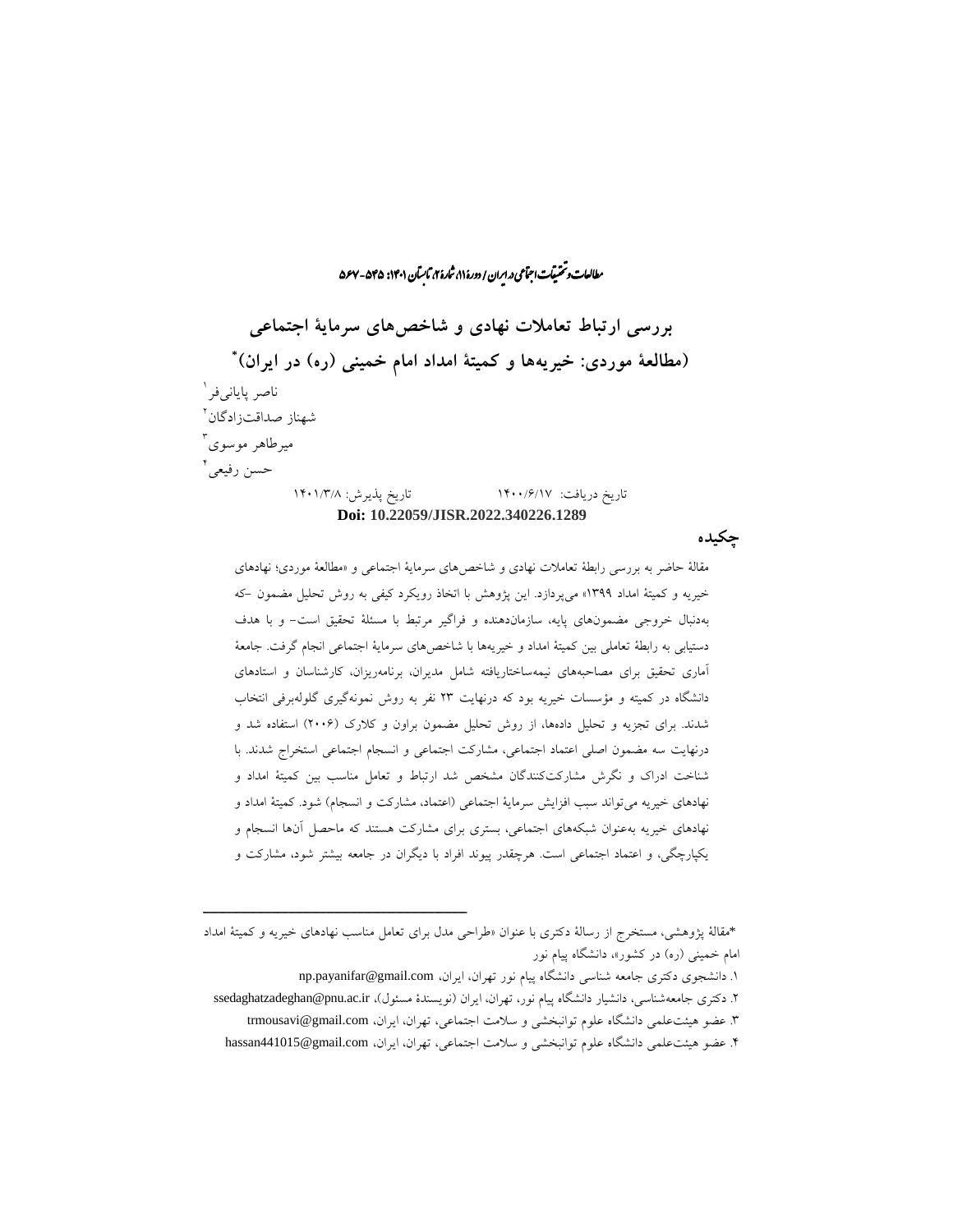اعتماد بیشتری در درون شبکههای اجتماعی صورت میگیرد و درنتیجه میزان همبستگی و یکپارچگی بیشتر خواهد شد؛ ضمن آنکه کیفیت خدمترسانی به نیازمندان نیز افزایش مییابد. **واژههای کلیدی:** اعتماد اجتماعی، انسجام اجتماعی، سازمان مردمنهاد، سرمایۀ اجتماعی، کمیتۀ امداد امام خمینی (ره)، مشارکت اجتماعی.

### **مقدمه و طرح مسئله**

منابع در جوامع چه بهصورت مالی، چه بهصورت مادی یا خدمات، توسط افراد و خانوادهها یا گروهها، در چارچوب طیف متنوع و گستردهای از نهادها مطالبه و به آنان ارائه میشود. درنتیجه این امکان وجود دارد که در کنار نهاد بازار، نظام رفاهی دولتی، انجمنهای داوطلبانه، نهادهای مذهبی، وقف یا خیریههایی وجود داشته باشند که در وظیفۀ توزیع و بازتوزیع منابع در میان اقشار سهیم باشند. درواقع این نهادها چه بهصورت نظامهای رفاهی دولت باشند، چه بهصورت انجمنهای داوطلبانه یا نهادهای رسمی و غیررسمی با رویکرد عمل داوطلبانه و خیر، در کار توزیع منابع یا بازتوزیع آن مشارکت دارند. در حقیقت، عصر حاضر که دنیای مشارکت، جامعۀ مدنی و توسعه است، بیش از عصرهای پیشین تاریخ باید روی مشارکت گسترده و وسیع مردم در همۀ زمینههای سیاسی، اجتماعی، فرهنگی و اقتصادی حساب باز کند. در حقیقت زمانی که نیازمندیهای انسانها از طریق روابط با یکدیگر تأمین و برآورده شود، جامعه شکل میگیرد. این ارتباط هرچه میان تعداد بیشتری از افراد بسط و توسعه یابد، به تشکیل شبکههای اجتماعی در بین آنان میانجامد و در حقیقت بستری برای تعریف و تحقق اهداف و منافع جمعی میشود. هرچه این روابط و بهتبع آن شبکههای اجتماعی فراگیرتر و از استحکام بیشتر و کمیت و کیفیت بهتری برخوردار شوند، نظاممندتر و با همسازی بیشتری عمل میکنند که نتیجۀ آن، دستیابی بیشتر به اهداف جمعی در مدت کوتاهتر و با صرف هزینۀ کمتر خواهد بود. این زمان درست همان هنگامهای است که سرمایۀ اجتماعی از دل روابط و مشارکت اجتماعی زاده می شود (موسوی، ۱۳۹۵: ۲).

سرمایۀ اجتماعی امروزه یکی از عناصر ثروت ملل و توسعۀ پایدار است که از ملزومات رسیدن به جامعۀ مدنی و نیز یکی از ابزارهای اصلی ظرفیتسازی در درون اجتماع بهشمار میرود. سرمایۀ اجتماعی میتواند تدبیری برای پیشگیری و کاهش مشکالت اجتماعی باشد یا در جهت بهبارنشستن سیاستهای رفاه اجتماعی و ارتقای آن بهکار گرفته شود )موسوی،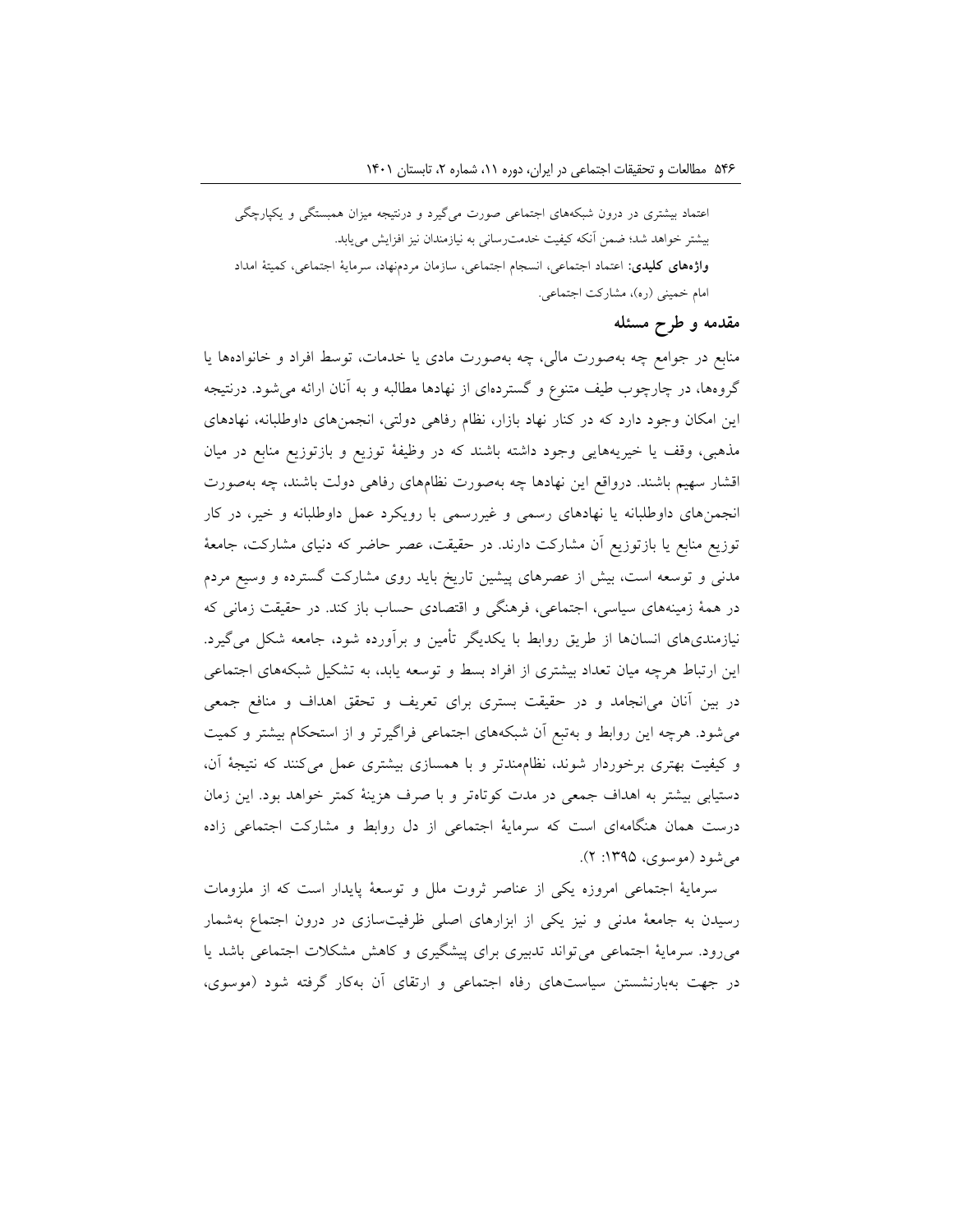:1391 12-11(. سرمایۀ اجتماعی، حاصل روابط اجتماعی بین افراد، گروهها و نهادهای اجتماعی است و در برقراری نظم اجتماعی تأثیر بسزایی دارد (وخشوزی، ۱۳۹۵: ۲).

استفاده از مفهوم سرمایۀ اجتماعی با توجه به روند جهانیشدن و تضعیف نقش دولتهای ملی، بهعنوان راهحلی اجراشدنی در سطح اجتماعات محلی برای مشکالت توسعه، مورد توجه سیاستگذاران واقع شده است (وارنر، ۱۹۹۹: ۱۲۶).

تعریف رایج سرمایۀ اجتماعی در جریان اصلی جامعهشناسی آمریکایی عبارت است از روابط دوجانبه، تعامالت و شبکههایی که در میان گروههای انسانی بهوجود میآیند و سطح اعتمادی که در میان گروه و جماعت خاصی، بهعنوان پیامد تعهدات و هنجارهایی پیوسته با ساختار اجتماعی، یافت می شود (وال، ۱۹۹۸: ۳۰۴).

پاتنام، سرمایۀ اجتماعی را سازمانی اجتماعی میداند که مشتمل بر شبکهای از روابط و تعاملات توأم با آگاهی و اعتماد اجتماعی است (وحیدا، ۱۳۸۲: ۶۵). وی آن را اساس اعتبار جامعه میداند که از طریق اعتمادسازی، مردم را به تعلقات اجتماعی برای رسیدن به اهداف اجتماعی ترغیب میکند (گنجی، ۱۳۸۹: ۱۲۹).

با توجه به این رویکرد، احساس تعلق اجتماعی در بین شهروندان، نوعی سرمایۀ اجتماعی محسوب میشود و درصورتیکه این احساس تعلق اجتماعی در بین شهروندان قوی باشد، موجب میشود شهروندان در مؤسسات خیریه بهصورت داوطلبانه در حد توان خود مشارکت کنند. نهادهای خیریه بهعنوان موضوعی اجتماعی، در همۀ جوامع بشری وجود داشته و از دیرباز تاکنون در اشکال مختلفی تجلی یافته است. در ایران نیز از روزگاران بسیار دور خیریهها فعال بودهاند. سنتها، آدابورسوم، رفتارهای فردی و اجتماعی متعددی تحت تأثیر موضوع خیریه و شیوههای گوناگون آن قرار داشتهاند یا بهوجود آمدهاند. طی یک قرن اخیر، شاهد پیدایش و فعالیت تعداد زیادی گروه سازمانیافته و هدفمند در زمینۀ خیریهها هستیم. این گروهها در ابعاد مختلف اجتماعی به فعالیت پرداختهاند. عالوه بر آن، در این مدت دولت نیز خیریه و امور مربوط به آن را بهصورتی کامالً جدی پیگیری کرده و به اشکال مختلف در موضوع خیریهها و این بخش از حیات اجتماعی جامعۀ ایران، حضوری کامالً فعال داشته است. پس از انقالب اسلامی، تشکیل کمیته یکی از ریشهایترین ابتکارات حکومت است (میرزایی، ۱۳۹۵: ۴).

کمیته بهعنوان نهادی انقالبی و تحت امر ولی فقیه بهمنظور خدماترسانی به محرومترین اقشار جامعه و حمایت و دستگیری و خوداتکاکردن خانوادههای ناتوان و بدون سرپرست در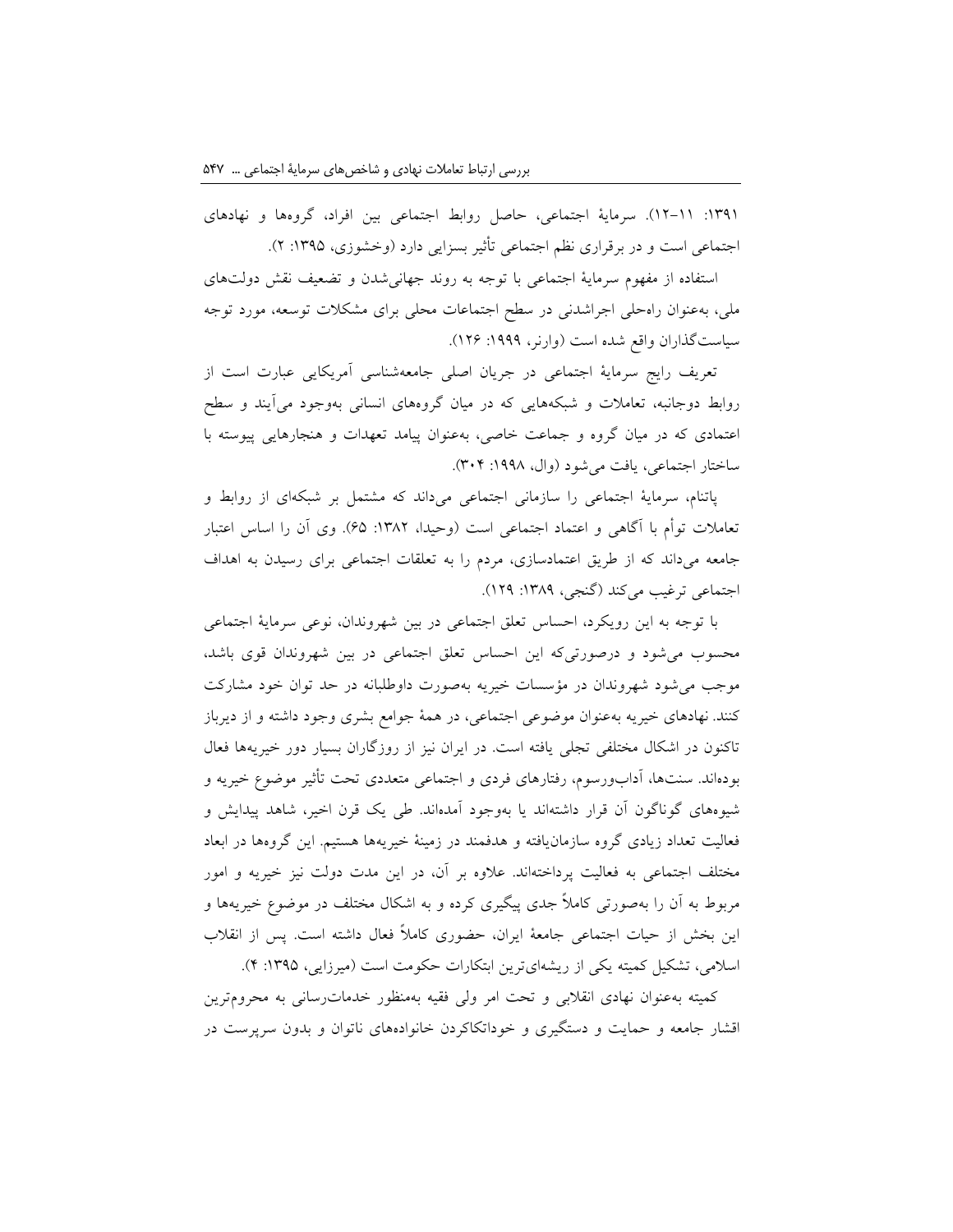همان روزهای نخست و آغاز پیروزی انقالب اسالمی تأسیس شد که در طول بیش از سه دهه فعالیت، خدمات ارزندهای به محرومترین اقشار جامعه در اقصینقاط کشور عرضه کرده است و در این زمینه تجربههای ارزشمندی دارد. استفاده از منابع، ظرفیتها و توانمندیهای مردمی در جهت دستگیری و حمایت از نیازمندان و توانمندسازی آنان از مهمترین ویژگیهای این نهاد است. از طرفی مشکالت گوناگون اقشار پاییندست جامعه بههمراه احساس مسئولیت شرعی و انسانی گروهی از نیکوکاران نوعدوست، موجب بهوجودآمدن سازمانهای مردمنهاد مختلفی از نوع مؤسسات خیریه و عامالمنفعه در سطح کشور شده است؛ بهگونهای که با عرضۀ خدمات پراکنده و بدون برنامهریزی، هماهنگی و نظارتهای الزم، تعداد آنها روزبهروز در حال افزایش است. عرضۀ خدمات موازی، تداخل وظایف، نداشتن تعریف روشن از جامعۀ هدف، نداشتن پشتوانههای مالی الزم، و کارآمدی و بهرهوری کم از مهمترین مشکالت و آسیبهای اینگونه از سازمانهای مردمنهاد است (رضائی تبار، ۱۳۹۱: ۱۴۸).

نبود هماهنگی و تعامل میان نهادهای کمکرسان به نیازمندان موجب شده تا نتایج اقتصادی و اجتماعی نامناسبی برای اقشار آسیبدیده رقم بخورد. متأسفانه آمار رسمی و مستندی از میزان حداقل معیشت و خط فقر در ایران وجود ندارد. مراکز تحقیقاتی و پژوهشگران براساس روشهای مختلف محاسباتی خود آمار متفاوتی ارائه میکنند. طبق آمار جدیدی که دربارۀ فقر در ایران منتشر شده، در دهۀ 1390 تعداد فقرای ایران دو برابر شده است و حدود هشت میلیون نفر هم از طبقۀ متوسط، به طبقۀ متوسط رو به پایین رفتهاند. وضعیت تحریمها نیز در کنار تورم و رکود اقتصادی موجب کاهش سطح رفاه شده است. در این برهه و شرایط، فعالیت مراکز و سازمانهای خیریه در پیشبرد امور و بهعنوان بازوی دولت، الزم، مفید و در جامعه و اقتصاد مؤثر است.

بهعقیدۀ کارشناسان، کیفیت اجرای برنامههای حمایتی در کشور بهگونهای است که سطح انتظار از میزان دستیابی به اهداف برنامههای حمایتی را تا حدود زیادی کاهش میدهد. همچنین وجود برخی کاستیها در زمینۀ اجرای برنامههای حمایتی، یکی از مهمترین موانع دستیابی سیاستهای حمایت اجتماعی به نقاط هدفگذاریشده است. شاید بتوان مهمترین ضعف در برنامههای خرد و کالن رفاهی اجراشده در کشور را آشفتگی حاصل از نبود یک ساختار اطالعاتی منسجم و یک چتر سازمانی مشخص و تعریفشده برای اجرای برنامههای حمایتی در کشور دانست. بهنظر کارشناسان، در نسخههای نوین حمایتی، مخاطبان برنامههای حمایتی، از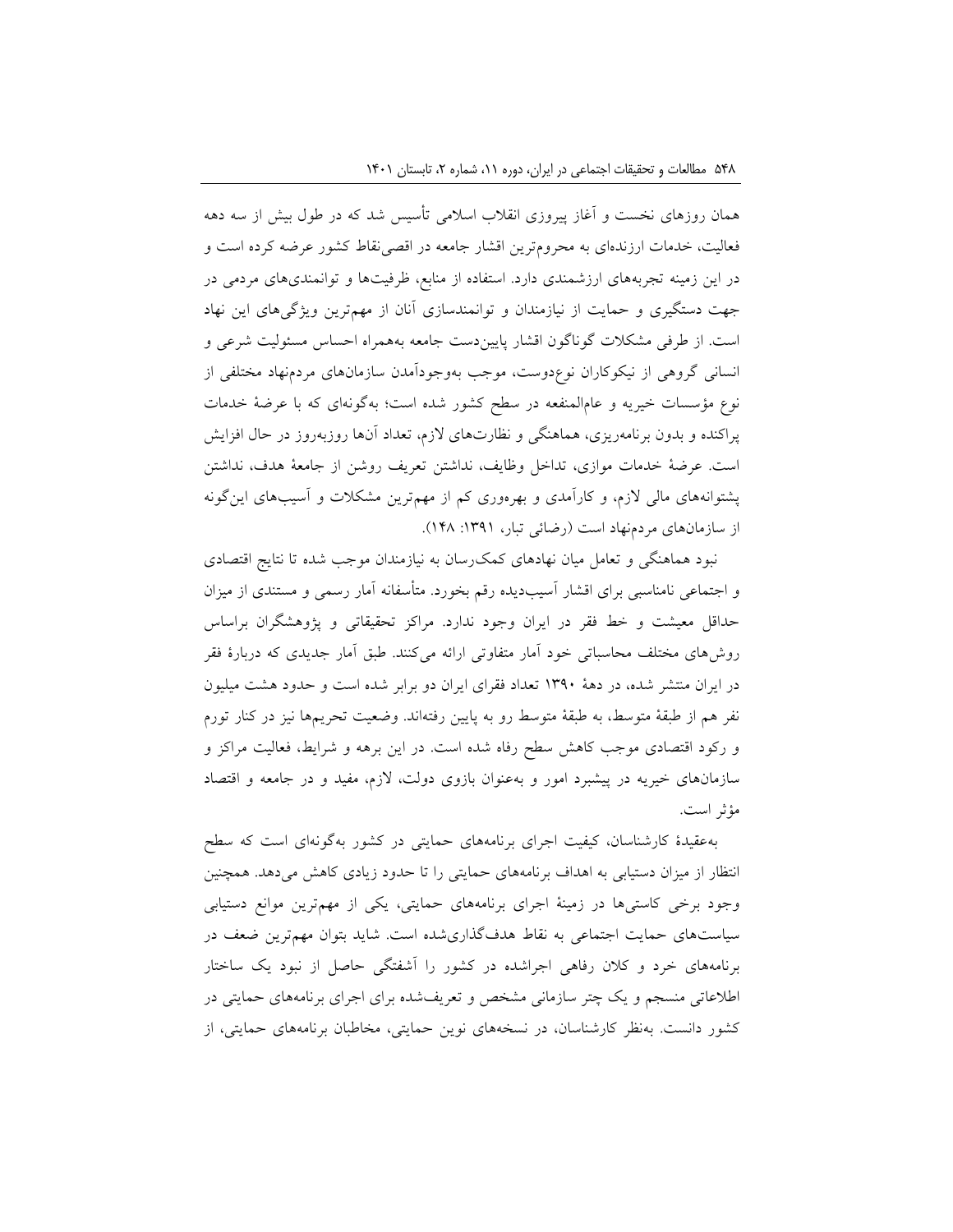میان گروهها و اقشار آسیبپذیر شناسایی میشوند، نه همۀ افراد جامعه. از اینرو وجود یک مکانیزم اطالعاتی برای شناسایی جامعۀ هدف و صرفهجویی در هدررفت منابع مالی الزامی، غیرقابلچشمپوشی است. اگرچه سابقۀ سیاستگذاری در زمینۀ کاهش فقر عمومی در کشور به بیش از هفت دهۀ پیش بازمیگردد، بهجرئت میتوان گفت ساختار اجرای برنامههای حمایتی در کشور، فاقد یک نهاد، سازمان یا کمیتۀ رسمی است که مسئولیت تمام اقدامات انجامگرفته یا آتی در امر فقر را به عهده بگیرد؛ برای مثال، با وجود نهادهایی نظیر »کمیتۀ امداد«، »سازمان بهزیستی کشور« و »وزارت کار، رفاه و تأمین اجتماعی« که هریک نقش بسیار مهمی در تصمیمگیریها و سیاستگذاریها دارند و کسب تجربیات موفق در برخی ابعاد فقرزدایی توسط این دستگاهها، با پدیدۀ «موازیکاری» و «نداشتن انسجام در سیاستها» مواجه هستیم. قرارگرفتن برنامهای حمایتی در ذیل ساختار نهادهای مختلف عالوه بر تسعیر طراحی بستر اطالعاتی مناسب، امکان بروز خطا، فساد، موازیکاری و همپوشانی <sup>۱</sup> منابع مالی را در اشکال مختلف افزایش میدهد.

نبود الگوی برنامهریزی منسجم، کارآمد، مشارکتجویانه و مناسب، و عدم هماهنگی و همکاری میان نهادهای کمکرسان موجب شده تا منابع مالی محدود دولت و نهادهای کمکرسان، بهدرستی بین فقرا و نیازمندان توزیع نشود و نتایج اقتصادی و اجتماعی نامناسبی برای اقشار آسیبدیده و محروم بهدنبال داشته باشد.

بحث دربارۀ تعامل بین کمیتۀ امداد و مؤسسات خیریه با توجه به شرایط فقر در ایران از آن جهت ضروری است که تعامل مناسب میان این دو نهاد به ساماندهی خدماترسانی به نیازمندان، کاهش موازیکاری بین نهادهای خیریه، افزایش مشارکت خیرین، شناسایی چالشها از جمله چگونگی توزیع و عرضۀ خدمات به مستمندان و اجرای عدالت و تساوی در بهرهمندی از امکانات در زمینۀ خدمترسانی منجر میشود. تشکیل شبکه و روابط بین سازمانها، یکی از ابزارهای یکسانسازی و هماهنگی میان آنها است و سرمایۀ اجتماعی میراث این نوع روابط است. بدینمنظور و در راستای دغدغه و کنجکاوی پژوهشگر، برای بررسی رابطۀ بین تعامل نهادی بین کمیتۀ امداد و مؤسسات خیریه و شاخصهای سرمایۀ اجتماعی، این پرسش مطرح میشود که تعامل بین کمیتۀ امداد و مؤسسات خیریه چه تأثیری بر سرمایۀ اجتماعی میتواند داشته باشد.

**تأمالت نظری و مفهومی**

1. overlap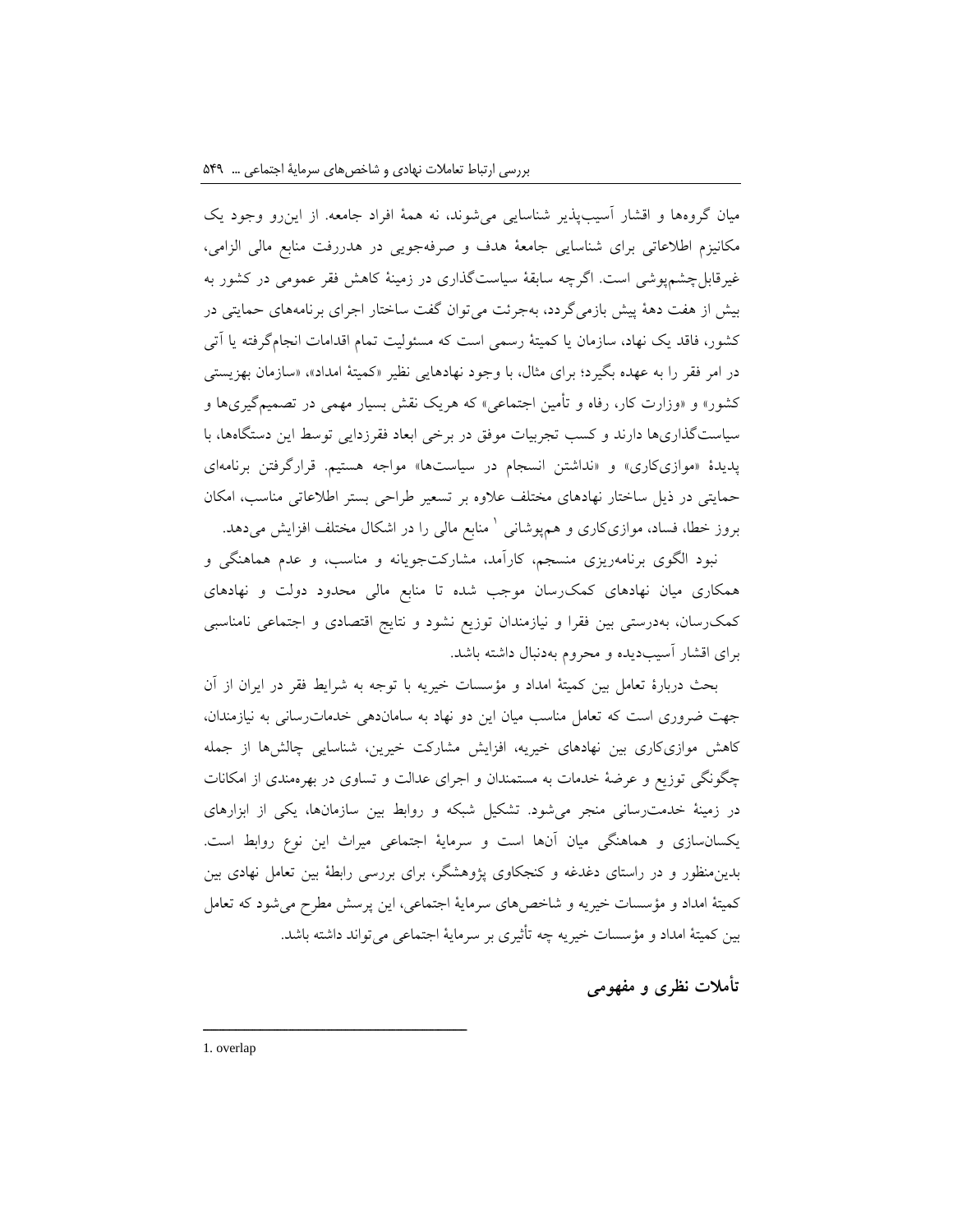مفهوم سرمایۀ اجتماعی از جمله مفاهیم مدرن است که در گفتمان علوم اجتماعی در سطوح مختلف استفاده شده است. در کلیترین سطح، سرمایۀ اجتماعی موضوعاتی اعم از شدت و کیفیت روابط و تعامالت بین افراد و گروهها، احساس تعهد و اعتماد دوجانبه به هنجارها و ارزشهای مشترک را شامل میشود و بهعنوان یک حس تعلق و همبستگی، پایۀ مهم پیوستگی اجتماعی درنظر گرفته میشود. بر این اساس سرمایۀ اجتماعی ناظر بر بازگشت دوبارۀ اخالق و مضامینی مانند اعتماد، مشارکت، همکاری و پیوند اجتماعی با جامعه است که همه بیانگر توجه دوباره به این موضوع است. نظریۀ سرمایۀ اجتماعی در حقیقت در یک جملۀ ساده خالصه شد: روابط مهم است (نعمتالهی، ١٣٩٢: ١٧٩).

بیشتر نظریهپردازان مطرح سرمایۀ اجتماعی از جمله دورکیم در متون علمی خود به نقش سرمایۀ اجتماعی و ابعاد آن در ارتباطات بین افراد اشاراتی داشتهاند. وی معتقد است برای نگهداشتن اعضای جامعه کنار یکدیگر و وجود روابط بین آنها، همبستگی و انسجام بین افراد الزم است. مارکس برای روابط اجتماعی که مردم از طریق اشتراک در زندگی اقتصادی با یکدیگر برقرار میسازند، اهمیت زیادی قائل است. به نظر کلمن سرمایۀ اجتماعی هنگامی ایجاد میشود که روابط میان اشخاص به شیوهای تغییر یابد که کنش را آسان سازد. بهعقیدۀ او ساختار اجتماعی، سرمایۀ اجتماعی را پدید میآورد و ارتباطات بین افراد را ایجادکنندۀ منابع سرمایۀ اجتماعی میداند. از نگاه کلمن بنیادیترین عنصری که در خالل این روابط میتواند به سرمایۀ اجتماعی موجودیت ببخشد، اعتماد متقابل است و ایجاد سرمایۀ اجتماعی وابسته به وجود ارتباطات قوی دوطرفه، ثبات ساختار اجتماعی و ایدئولوژی مشترک بین افراد است )انصاری، :1391 124-123(.

ناهاپیت و گوشال<sup>'</sup> سرمایۀ اجتماعی را ناشی از شبکۀ روابط یک فرد یا یک واحد اجتماعی تعریف میکنند. از دیدگاه آنها سرمایۀ اجتماعی یکی از قابلیتها و داراییهای مهم سازمانی است که میتواند به سازمانها در خلق و تسهیم دانش کمک بسیاری کند و در مقایسه با سازمانهای دیگر، برای آنها مزیت رقابتی ایجاد کند (گوشال و ناهاپیت، ۱۹۹۸: ۲۵۰).

سرمایۀ اجتماعی برای بوردیو موقعیتها و روابط گروهها و شبکههای اجتماعی است که دسترسی به فرصتها، اطالعات، منابع مادی و موقعیت اجتماعی را برای افراد افزایش میدهد )بوردیو، :1380 31(. از نظر فوکویاما نیز سرمایۀ اجتماعی مجموعه هنجارهای موجود در سیستمهای اجتماعی است که موجب ارتقای سطح همکاری اعضای آن جامعه و پایینآمدن

<sup>1.</sup> Nahapiet, Ghoshal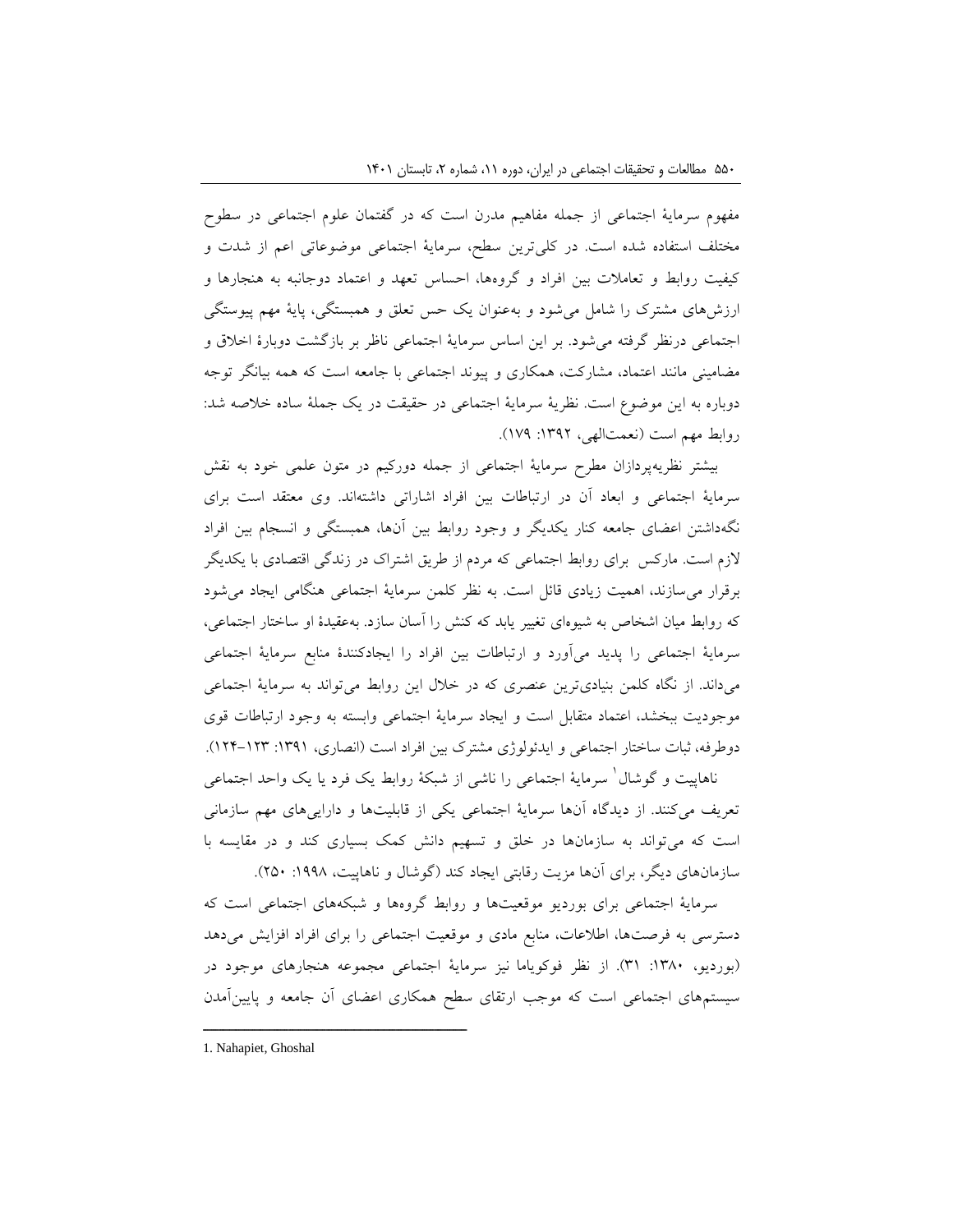سطح هزینههای تبادالت و ارتباطات میشود )فوکویاما، :1995 5(. به عبارت دیگر، سرمایۀ اجتماعی حاصل تأثیر نهادهای اجتماعی، روابط انسانها و هنجارها بر کمیت و کیفیت تعامالت اجتماعی است )دماری، :1399 4(.

هریک از این افراد تعاریفی از سرمایۀ اجتماعی ارائه دادند و از زاویهای خاص این مفهوم را تحلیل کردند، اما این پاتنام (۱۹۹۵) بود که با انتشار کتاب *بازی بولینگ در تنهایی مفه*وم سرمایۀ اجتماعی را عمومی کرد و آن را به مرکز مباحثات علمی کشاند. وی این سرمایه را وجهی از ساختار اجتماعی و گرایشهای تسهیلکنندۀ همکاری و هماهنگی در جهت رسیدن به منافع مشترک قلمداد کرد. پاتنام سرمایۀ اجتماعی را مجموعهای از مفاهیم نظیر اعتماد، هنجارها و شبکههایی درنظر میگیرد که سبب ارتباط و مشارکت بهینۀ اعضای یک اجتماع میشود و درنهایت منافع متقابل آنها را تأمین میکند (عبداللهیان، ۱۳۹۴: ۶۱۸).

پاتنام در بسط سرمایۀ اجتماعی، بهشدت بر انجمنهای داوطلبانه بهخصوص بر جنبههای مثبت آن متمرکز شده است. وی عمدهترین شاخصهای سرمایۀ اجتماعی را زندگی سازمانی از جمله حضور و خدمات در سازمانهای محلی، تعداد سازمانهای اجتماعی و محلی، میزان عضویت در گروهها، مشارکت در امور داوطلبانه و اعتماد می داند (پاتنام، ۱۳۸۰: ۳۰۹). از دیدگاه پاتنام مهمترین هنجارها در تولید سرمایۀ اجتماعی مربوط به کنش متقابل هستند )عبداللهیان، :1394 618(. وی سرمایۀ اجتماعی را براساس نوع و شکل گروهی که در آن پدید می]ید، به دو نوع سرمایۀ اجتماعی درونگروهی` و سرمایۀ اجتماعی برونگروهی` تقسیم میکند. سرمایۀ اجتماعی درونگروهی به روابط مبتنی بر اعتماد و همکاری در میان اعضای یک گروه اشاره دارد. در حقیقت منافعی که در گروه حاصل میشود فقط برای اعضای آن کاربرد دارد، نه برای دیگران و غریبهها. همچنین پاتنام این نوع سرمایۀ اجتماعی را انحصاری کمیiامد؛ زیرا هویتهای انحصاری و همگنی ایجاد میکند (رازقی، ۱۳۹۶: ۵۷۷).

پاتنام تمایزی بین دو شکل اولیۀ سرمایۀ اجتماعی طرح میکند که عبارتاند از: .1 سرمایۀ اجتماعی ارتباطدهنده (یا جامع)؛ ۲. درونگروهی (انحصاری). سرمایۀ اجتماعی ارتباطدهنده، افراد متعلق به تقسیمات اجتماعی متنوع را گرد هم میآورد و سرمایۀ اجتماعی درونگروهی،

<sup>1.</sup> Bonding social capital

<sup>2.</sup> Bridging social capital

<sup>3.</sup> Exclusive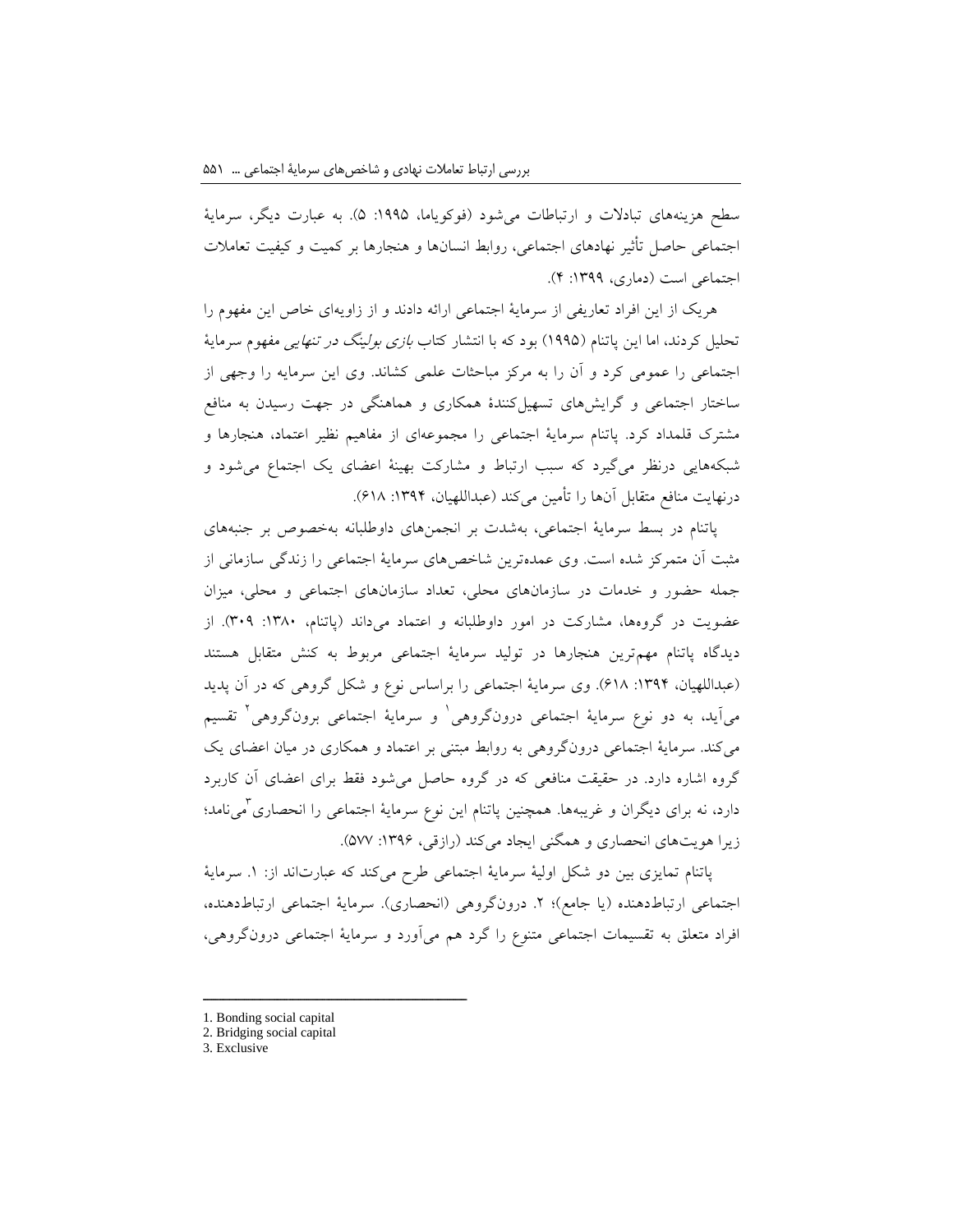هویتهای انحصاری را تقویت میکند و سبب حفظ همگنی میشود. هرکدام از این اشکال برای رفع نیازهای متفاوتی سودمند هستند )فیلد، :1392 54(.

### **نقش سرمایۀ اجتماعی در سازمانها**

سرعت زیاد و پیچیدهترشدن مناسبات جوامع در سطوح مختلف، ضرورت نقش نهادها و سازمانها را بیش از پیش مهم ساخته است. پردازش از کموکیف این امر، از این جهت مهم و ضروری است که شاهد اشکال گوناگونی از پیدایش سازمانهای پیشرفته هستیم و شناخت از ارتباطات و کیفیت تعامالت برای ارزیابی عملکرد نهادها و سازمانها موجب آشنایی با اهداف و راهبردهای سازمانی میشود، و تعامالت و ارتباطات در جامعه را تسهیل و اعتماد را در سطح کالن به ارمغان میآورد. پارسونز در کتاب ساختار و فرایند در جوامع مدرن، تعریفی از سازمان ارائه میدهد: »سازمان، واحدی اجتماعی است که عامدانه ساخته و بازسازی میشود تا حصول به اهدافی مشخص ممکن شود« )پارسونز، 1960(. سازمان، نهادی مستقل است که یک مأموریت خاص دارد و میتواند با نیت انتفاعی یا غیرانتفاعی تأسیس شده باشد. سازمانها با ایجاد هدف، راهبرد و وابستگی به اطالعات، با یکدیگر تعامل میکنند و زمینۀ خلق دیگر مؤلفههای ارتباطی را فراهم میسازند. محتوای ارتباطات از درون سازمان به بیرون آن، در ساخت تصویر جهان بیرونی سازمان مؤثر است. از نظر اولینز<sup>۱</sup> «هویت هر سازمان از راه محصوالت و خدمات، محیط، ارتباطات و رفتار آن آشکار میشود. روابط خارجی سازمان، هویت آن را به ذی نفعان خارجی و سایر مخاطبان مخابره میکند (قلیپور و همکاران، ۱۳۸۸). روابط و همکاریهای بینسازمانی در سالهای اخیر رشد چشمگیری داشته است؛ بهطوریکه پنجاه شرکت رده اول جهان، بیش از 60 درصد همکاریها و مشارکتهای راهبرد را به خود ختصاص دادهاند (ایرلند<sup>۲</sup>، ۲۰۰۲: ۴۱۵).

خیریهها و سازمانهای مردم $\mathfrak{so}$  اختصار «سمن» نامیده شده است، از نظر شیوجی )2007( سازمانی با شخصیت حقوقی مستقل، غیردولتی، غیرانتفاعی و غیرسیاسی است که برای انجام فعالیت، با گرایش فرهنگی، اجتماعی و مذهبی بشردوستانه و براساس قانونمندی، و رعایت چارچوب قوانین موضوعۀ کشور و مفاد آییننامههای اجرایی آن

1. Olenz

- 2. Ireland
- 3. Shyogi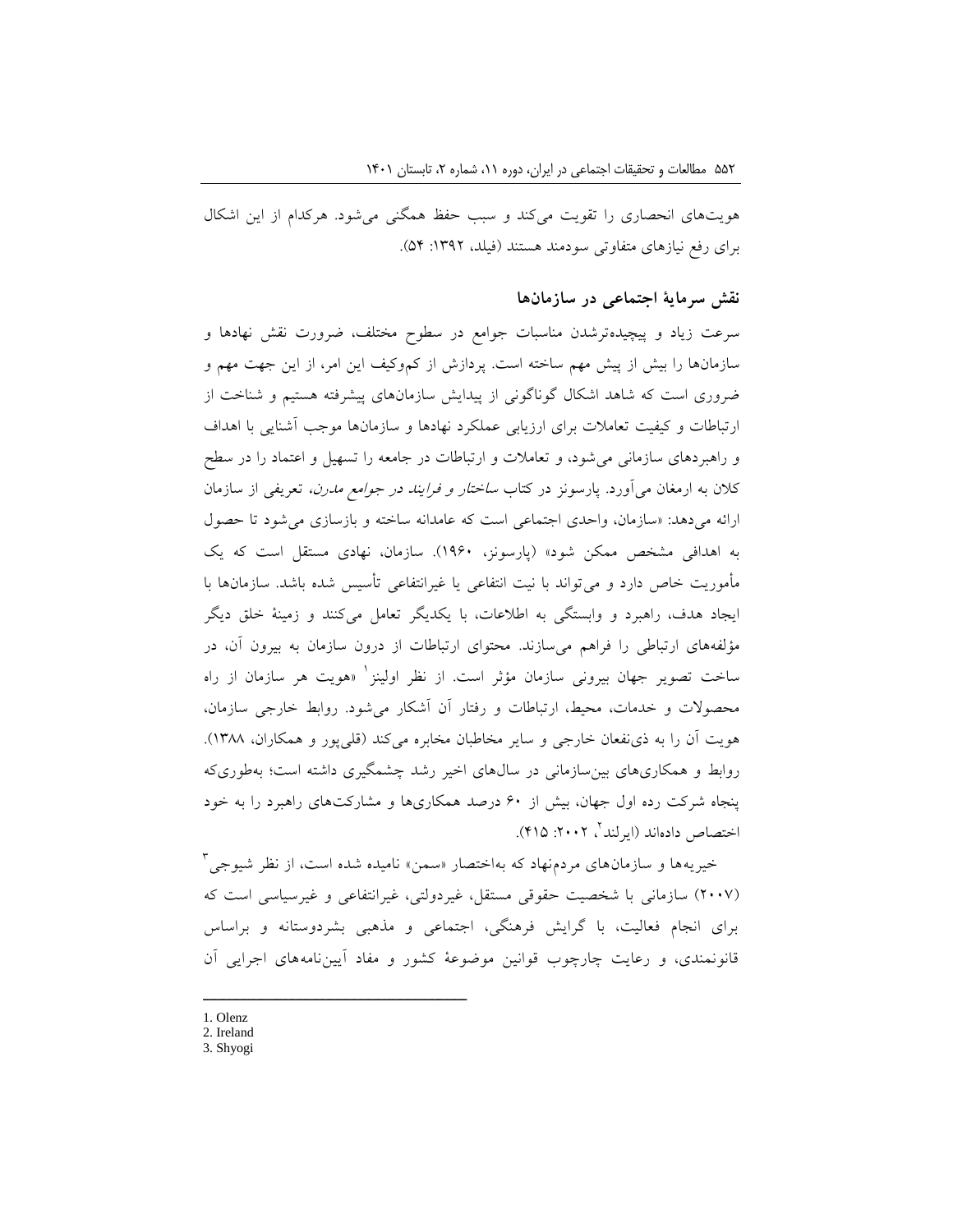فعالیت می کند. بریسون<sup>'</sup> (۲۰۱۲) در تعبیری دیگر، به سازمانهایی اشاره می کند که با وجود اینکه بهطور مستقیم بخشی از ساختار دولت بهحساب نمیآیند، بهعنوان واسطۀ بین مردم و قوای حاکمیت و حتی جامعه نقش بسیار مهمی دارند (کرمی، ۱۳۹۸: ۴۷۵). در ادبیات امروز، نهاد یا سازمان خیریه سازوکاری است که صرفاً هدفش مسائل نیکوکارانه است. خیریه نهادی خیرخواهانه و غیرانتفاعی است که بهصورت داوطلبانه توسط گروهی از مردم اداره میشود. موضوع فعالیت این سازمان مشتمل بر یکی از موارد علمی، فرهنگی، اجتماعی، ورزشی، هنری، نیکوکاری و امور خیریه و بشردوستانه، امور زنان، آسیبدیدگان اجتماعی و... است (احمدوند، ۱۳۹۷: ۱-۲).

کمیتۀ امداد نیز بهعنوان نهادی انقالبی، از نوع مؤسسات غیرانتفاعی و عامالمنفعه است. کمیتۀ امداد یک سازمان بزرگ امدادی است که با هدف پشتیبانی از محرومان و مستضعفان و توانمندسازی آنها، نقش بسیار مهمی در ارتقای کیفیت زندگی و توانمندسازی اقشار آسیبپذیر دارد. اهداف و فعالیتهای مشترک، یکی از نقاط مشترک کمیتۀ امداد و مؤسسات خیریهای است که در سرفصلهای فرهنگی و آموزشی، اشتغال و کارآفرینی، معیشت و... در امور نیازمندان وجود دارد )سایت رسمی کمیتۀ امداد، 1397(.

شواهد محکمی وجود دارد مبنی بر اینکه سرمایۀ اجتماعی سبب تقویت فعالیتهای سازمانی میشود. افرادی که سرمایۀ اجتماعی را ایجاد و از آن استفاده میکنند، مشاغل بهتری مییابند، حقوق بیشتری دریافت میکنند، سریعتر ترفیع میگیرند و از تأثیر و نفوذ بیشتری برخوردار میشوند. سازمانهایی که از سرمایۀ اجتماعی قدرتمندی سود میبرند، میتوانند به سرمایههای الزم برای کارآفرینی و فعالیتهای شجاعانه دست یابند و یادگیری سازمانی را بهبود بخشند (گلایسر'، ۲۰۰۱: ۹۵). در تحقیقات کوهن و پروساک <sup>۲</sup> به ایدۀ بررسی سرمایۀ اجتماعی در سطح سازمانها اشاره شده است. افرادی مانند کوهن و پروساک معتقدند سرمایۀ اجتماعی میتواند به توسعۀ اقتصادی کمک کند )پروساک و کوهن، :2001 8(.

از آنجا که هیچ سازمانی وجود ندارد که خودکفا باشد، سازمانها باید با محیط پیرامون خود برای کسب منابع مورد نیاز، به تعامل و ائتالف بپردازند. ائتالفها میتوانند بهعنوان ابزاری سودمند برای همراستاکردن خواستههای ذینفعان و کمک به سازمان در کاهش عدم اطمینان

<sup>1.</sup> Bryson

<sup>2.</sup> Glaiser

<sup>3.</sup> Prusak & Cohen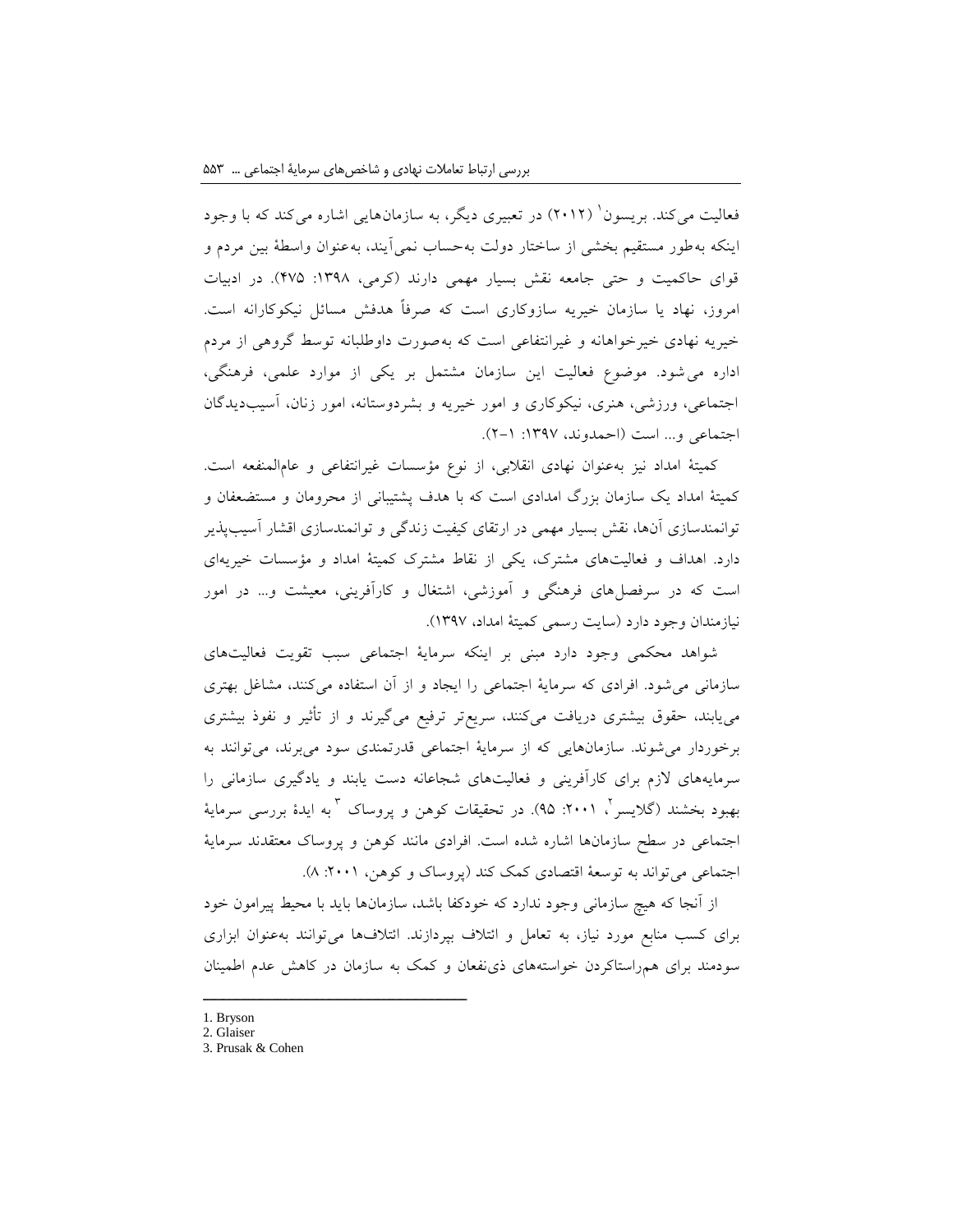محیطی، استفاده شوند. تعامالت و ارتباطات بین سازمانی موجب ایجاد فرصت مناسب برای یادگیری و تجارب مشترک می شود (عباسپور و باروتیان، ۱۳۸۹: ۱۲).

درهرحال در دنیای اطالعات و ارتباطی امروز، میزان تبادالت و اطالعات بینسازمانی مهم است؛ زیرا میتوان با درنظرگرفتن تقسیمبندی و ردهبندی اطالعات، موجب جلوگیری از هدررفت هزینهها، نیروی انسانی و نیروی کار مجدد شد و زمینۀ ارتقای کار مشترک را برای سازمانها و مؤسسات فراهم کرد. محرمانگی، یکپارچگی و دردسترسبودن اطالعات و امکانپذیربودن سرویسدهی به دسترسیهای مجاز سیستم اطالعاتی، همگی موجب تعامل میشوند. ارائۀ اطالعات و دادههای مورد نیاز، زمینۀ رصد سازمانی را فراهم میکند و سبب شفافیت آن میشود؛ بنابراین سیاستها و برنامهریزی سازمانی موجب طبقهبندی میزان دستیابی اطالعات و دادهها و بروز شفافیت در ارائۀ اطالعات سازمانی میشود.

تعامل بینسازمانی کمیتۀ امداد و دیگر مؤسسات حمایتی و خدماترسان با طرحریزی و راهبردهای مختلف، به یکدیگر وابسته است که با هدف کمک به مددجویان باید قوام بگیرد. این امر با توجه به نیاز سازمان کمیتۀ امداد به توانآفرینی مؤسسات مردمنهاد و نیاز مؤسسات مردمنهاد به مشارکت با سازمان بزرگ کمیتۀ امداد امام برای عملکرد بهتر، موجب میشود تا از این طریق برای رسیدن به اهداف مشترک و اتحاد بینسازمانی به مقاصدی مانند افزایش سرعت حضور در جامعه، حداکثرکردن توانایی برای ارائۀ کاالها و خدمات جذاب، و کاهش هزینهها بهتر عمل کنند.

در چارچوب مفهومی، رویکرد پاتنام به سرمایۀ اجتماعی و نظریه پارسونز درنظر گرفته شده است. از نظر پاتنام مناطق دارای سرمایۀ اجتماعی زیاد، اجتماع مدنی زنده و پرشوری دارند و درنتیجه اقتصاد پررونق و نهادهای سیاسی فعال دارند، ولی مناطق دارای سرمایۀ اجتماعی اندک، در عرصۀ اجتماع، اقتصاد و سیاست دچار مشکلاند. پاتنام سرمایۀ اجتماعی را آن دسته از عناصر ویژگیهای نظام اجتماعی مانند اعتماد اجتماعی، شبکههای اجتماعی و هنجارها می داند که هماهنگی و همکاری را در بین افراد یک جامعه برای دستیابی اهداف مشترک تسهیل میکند و پارسونز سازمانها را به منزله یک سیستم اجتماعی درنظر میگیرد که اهداف خاصی را دنبال میکند که آن اهداف خاص، بخشی از اهداف سیستم بزرگتر (جامعه) محسوب میشوند. او بروکراسی را مورد انتقاد قرار داده و معتقد است بین قدرت سلسلهمراتبی و قدرت تخصص در بروکراسی تضاد وجود دارد.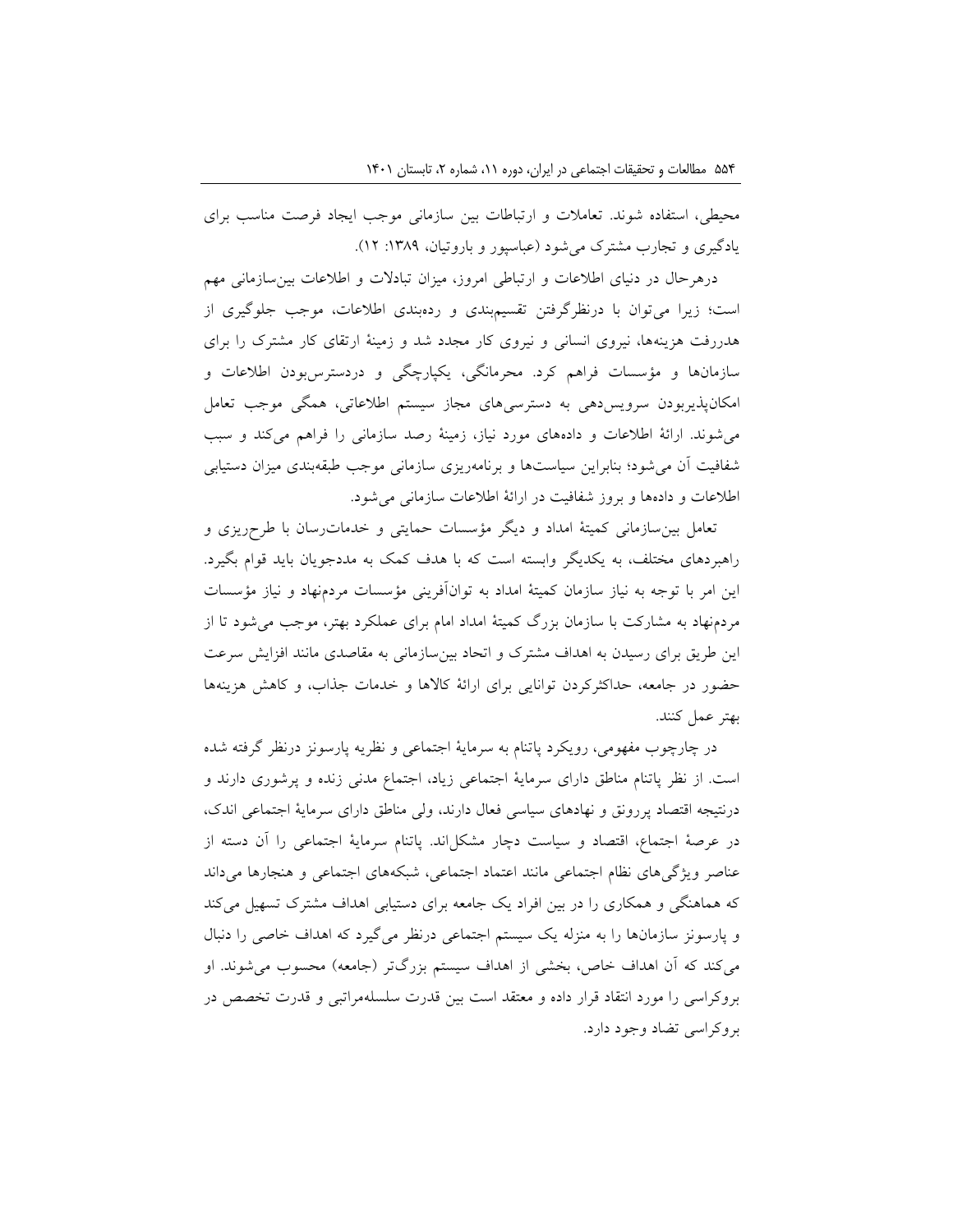# **روششناسی پژوهش**

تحقیق کیفی فرایندی است از تحقیق که دادهها را از زمینهای که رویدادها در آن رخ میدهد استخراج میکند این رویدادها را از طریق فرایندی که در آن جاسازی شده اند و دیدگاههای شرکتکنندگان در آنها وصف و از ابزار استنتاج برای ایجاد تبیینهای ممکن، براساس پدیدۀ مشاهدهشده استفاده نماید (خنیفر و زروندی، ١٣٨٩: ٢۴۶). در این تحقیق برای پاسخ به مؤالات، از روش تحلیل مضمون` و شیوۀ مصاحبۀ نیمهساختارمند استفاده شده است. جامعۀ آماری تحقیق را 23 نفر از افراد متخصص و کارشناس در نهادهای خیریه و کمیتۀ امداد تشکیل داده بودند. نمونهگیری بهصورت هدفمند از نوع غیراحتمالی با روش گلولهبرفی تا اشباع نظری است؛ دادهها در مصاحبۀ 23 به اشباع رسید و جمعآوری اطالعات در این مرحله متوقف شد. هر مصاحبه بهطور متوسط بین 45 تا 60 دقیقه به طول انجامید. در همۀ مراحل انجام مطالعه، مواردی مانند رضایت آگاهانه، محرمانهبودن اطالعات و حق خروج از مطالعه در زمان دلخواه رعایت شد. تجزیه و تحلیل دادهها با استفاده از تحلیل مضمون براون و کلارک' (۲۰۰۶) انجام گرفت که هدف آن، درک و استخراج معانی ذاتی موجود از تجارب مشارکتکنندگان است. تحلیل مضمون، روشی برای شناخت، تحلیل و گزارش الگوهای موجود در دادههای کیفی است. در این پژوهش، پس از انجام مصاحبه، بالفاصله محتوای آن مکتوب و تحلیل آغاز شد. در ابتدا متن هر مصاحبه بهطور کامل خوانده شد و کلیۀ واحدهای معنادار )درونمایهها( از آن استخراج شد و بهصورت مجزا برای هر مشارکتکننده نوشته و کدگذاری شد. در مرحلۀ دوم، مضامینی که میتوانست معرف بخشهایی از متن باشد، تعیین و ثبت شدند. بهاینترتیب، عمل فهرستکردن و خوشهبندی مقولهها (مضمونهای اصلی و فرعی) صورت گرفت و برای هریک از مصاحبهها یک جدول خالصهشده تشکیل یافت. در مرحلۀ سوم، یعنی گروهبندی کدهای مشابه، ابتدا هریک از مصاحبهها با دقت بازخوانی شدند و مضامین و برداشت مشترک در گوشهای از متن، نگاشته شد. این مضامین شامل برخی تداعیها، مفاهیم و... بود که به ذهن پژوهشگر خطور میکرد و میتوانست در مراحل بعدی استفاده شود. در مرحلۀ چهارم، برای تلفیق موردها و مضامین، همۀ جدولها کنار هم قرار گرفتند و از طریق غوطهوری در دادهها، مقایسۀ مداوم و شناسایی مشابهتها، مضمونهای اصلی و فرعی به همراه کدهای استخراجشده

<sup>1.</sup> Thematic Analysis

<sup>2.</sup> Braun & Clarke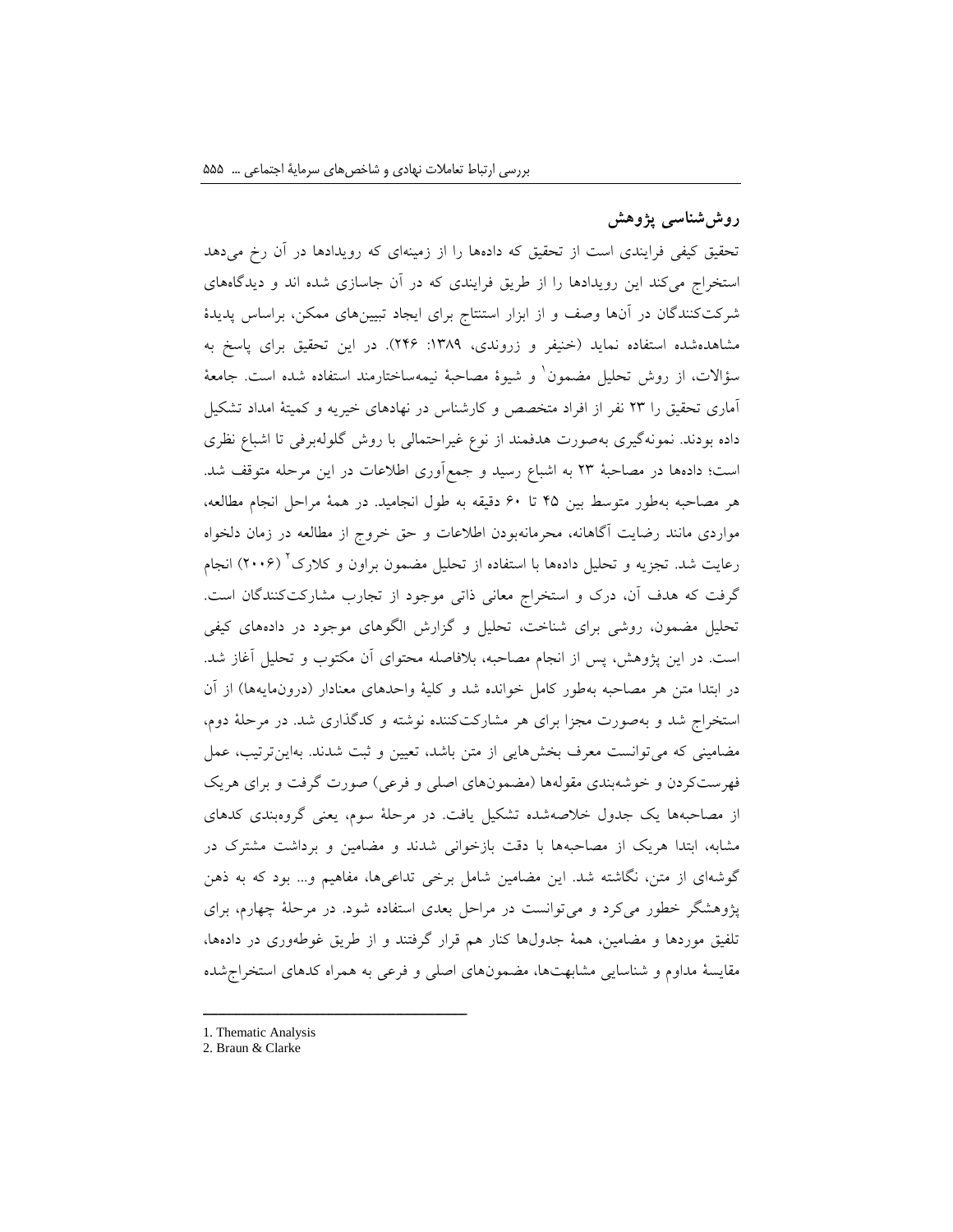در یک جدول گنجانده شدند. دادههای این جدول مبنای گزارش یافتههای پژوهشی شد و در آخر، توصیفی جامع از مصاحبههای مشارکتکنندگان ارائه شد. ارزیابی و اعتبارسنجی کیفیت تحقیق، با دریافت بازخورد از پاسخدهندگان صورت گرفت. عالوه بر این، برای محافظت در برابر تفسیر نادرست و جعل دادهها، از یک داور نظارهگر خواستیم تا بهطور عینی به دادهها نگاه کند و کدهای اختصاصیافته به دادهها را ارزیابی کند. محققان و داور همکار در جلسات مختلفی برای گفتوگو درمورد دادههای رمزگذاریشده شرکت داشتند. اگر اختالفنظر وجود داشت، کدگذاری تا زمان دستیابی به اجماع عمومی مورد بحث قرار میگرفت.

### **یافتههای پژوهش**

در مطالعۀ حاضر 23 نفر شرکت کردند که 5 نفر زن و 18 نفر مرد بودند. از بین افراد مورد مطالعه، 7 نفر از دستاندرکاران نهادهای خیریه، 7 نفر از مسئوالن کمیتۀ امداد امام خمینی و 9 نفر از خبرگان و پژوهشگران این حوزه بودند. در این بخش، بهدلیل محرمانهبودن اسامی مشارکتکنندگان، بهجای نام افراد، از یک کد با عنوان اختصاری <sup>M</sup> کدگذاری شده است. فهرست اسامی مصاحبهشوندگان در جدول 1 مشاهده میشود.

| حوزه تخصص                               | جنسيت | کد             |
|-----------------------------------------|-------|----------------|
| خيرية حضرت ابوالفضل                     | مر د  | M1             |
| خبر بهٔ کهر بزک                         | مر د  | M <sub>2</sub> |
| خيرية فاطمه الزهرا                      | مر د  | <b>M3</b>      |
| خيرية اشرفالانبيا                       | مر د  | M4             |
| خیریهٔ آلبا، رئیس مشارکتهای بهزیستی کرج | مر د  | M <sub>5</sub> |
| خيريهٔ حضرت رقيه                        | مر د  | M6             |
| خيرية أبشار عاطفهها                     | مر د  | M7             |
| مشاور مدير (كميتهٔ امداد امام)          | مر د  | M8             |
| مديركل (كميتهٔ امداد امام)              | مر د  | M <sub>9</sub> |
| مدیرکل (کمیتهٔ امداد امام)              | مر د  | <b>M10</b>     |
| مديركل حمايت (كميتهٔ امداد امام)        | مر د  | M1             |
| حوزهٔ مشارکت (کمیتهٔ امداد امام)        | ز ن   | M12            |
| مدير (كميتهٔ امداد امام)                | زن    | M13            |

**جدول .1 فهرست اسامی و موقعیت شغلی مصاحبهشوندگان**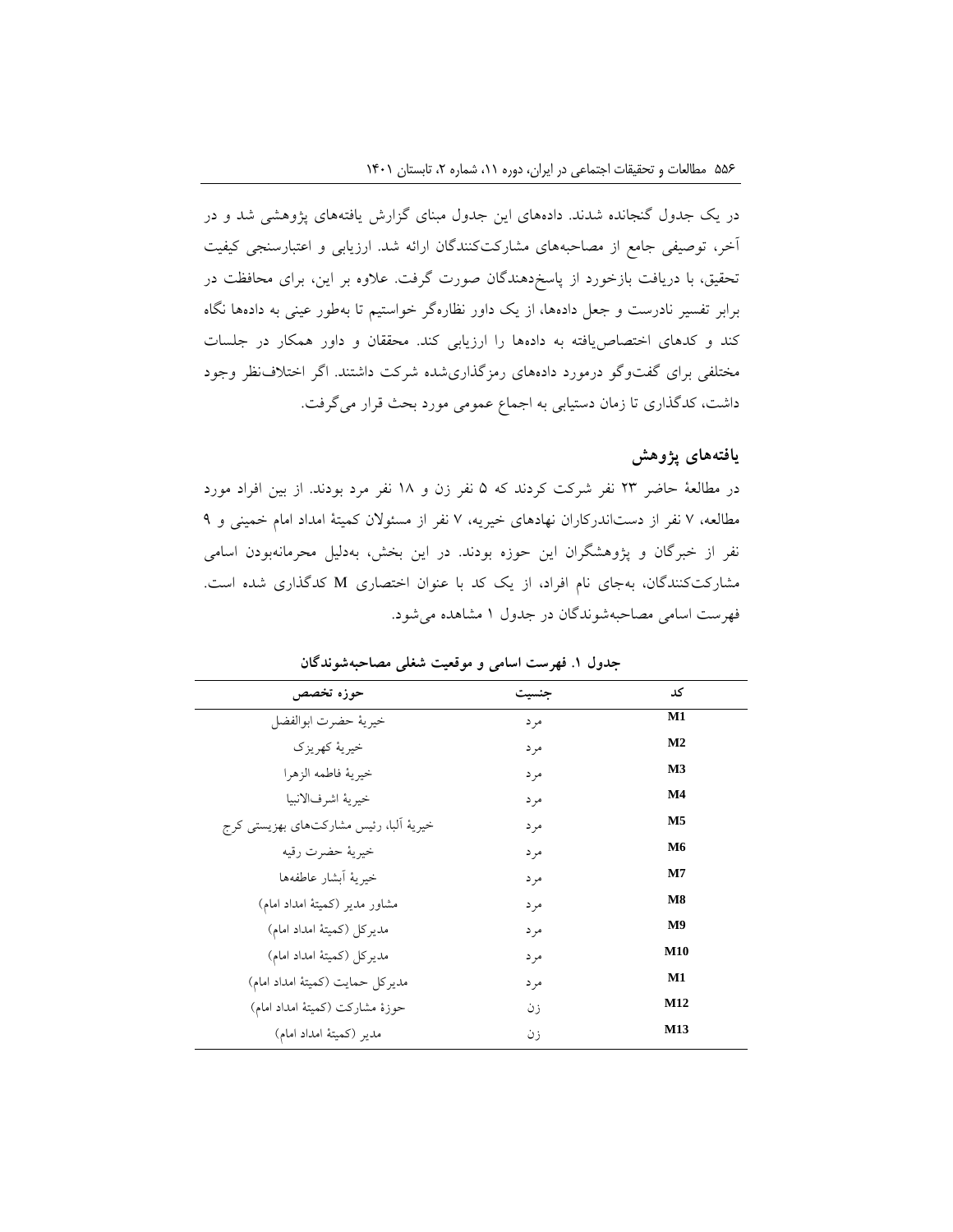| حوزه تخصص                | جنسيت | کد         |
|--------------------------|-------|------------|
| مدیر (کمیتهٔ امداد امام) | مر د  | M14        |
| استاد دانشگاه            | زن    | M15        |
| استاد دانشگاه            | مر د  | M16        |
| استاد دانشگاه            | مر د  | M17        |
| استاد دانشگاه            | مر د  | <b>M18</b> |
| استاد دانشگاه            | مر د  | M19        |
| استاد دانشگاه            | زن    | <b>M20</b> |
| استاد دانشگاه            | زن    | M21        |
| پژوهشگر حوزهٔ اجتماعی    | مر د  | M22        |
| استاد دانشگاه            | مر د  | M23        |

بررسی ارتباط تعامالت نهادی و شاخصهای سرمایة اجتماعی ... 557

**ادامه جدول .1 فهرست اسامی و موقعیت شغلی مصاحبهشوندگان**

در کدگذاری باز مصاحبههای انجامشده، 125 کد باز بهدست آمد که بهعلت زیادبودن آنها ترجیح دادیم فقط مضامین فرعی و اصلی در پژوهش نشان داده شود و نمونهای از نقلقولهای متخصصان برای هر مضمون آورده شود. درمجموع، 42 مضمون فرعی از تحلیل یافتهها بهدست آمد. این مضمونها که در مرحلۀ اول از متن مصاحبههای مشارکتکنندگان استخراج شده بود، پس از چندین روز مطالعه و آمیختن با متن مصاحبهها توسط محقق، درنهایت به سه مضمون اصلی خوشهبندی شد که عبارت است از: اعتماد اجتماعی، مشارکت اجتماعی و انسجام اجتماعی. این مرحله شامل ایجاد یک جدول خالصهسازی از مضمونهایی سازماندهیشده است. این جدول باید مضمونهایی را دربرگیرد که چیزی را دربارۀ تجربۀ مشارکتکننده از پدیدۀ تحت مطالعه را نشان دهند. بهاینترتیب برخی از مضمونهایی که در مرحلۀ اول ایجاد شدهاند، کنار گذارده میشوند. این دسته در حقیقت مضمونهایی هستند که بهخوبی گویای متن نیستند یا نسبت به پدیدۀ تحت بررسی حاشیهای هستند. مضمونهای اصلی و مضمونهای فرعی همراه با کدهای استخراجشده در جدول 2 آورده شده است.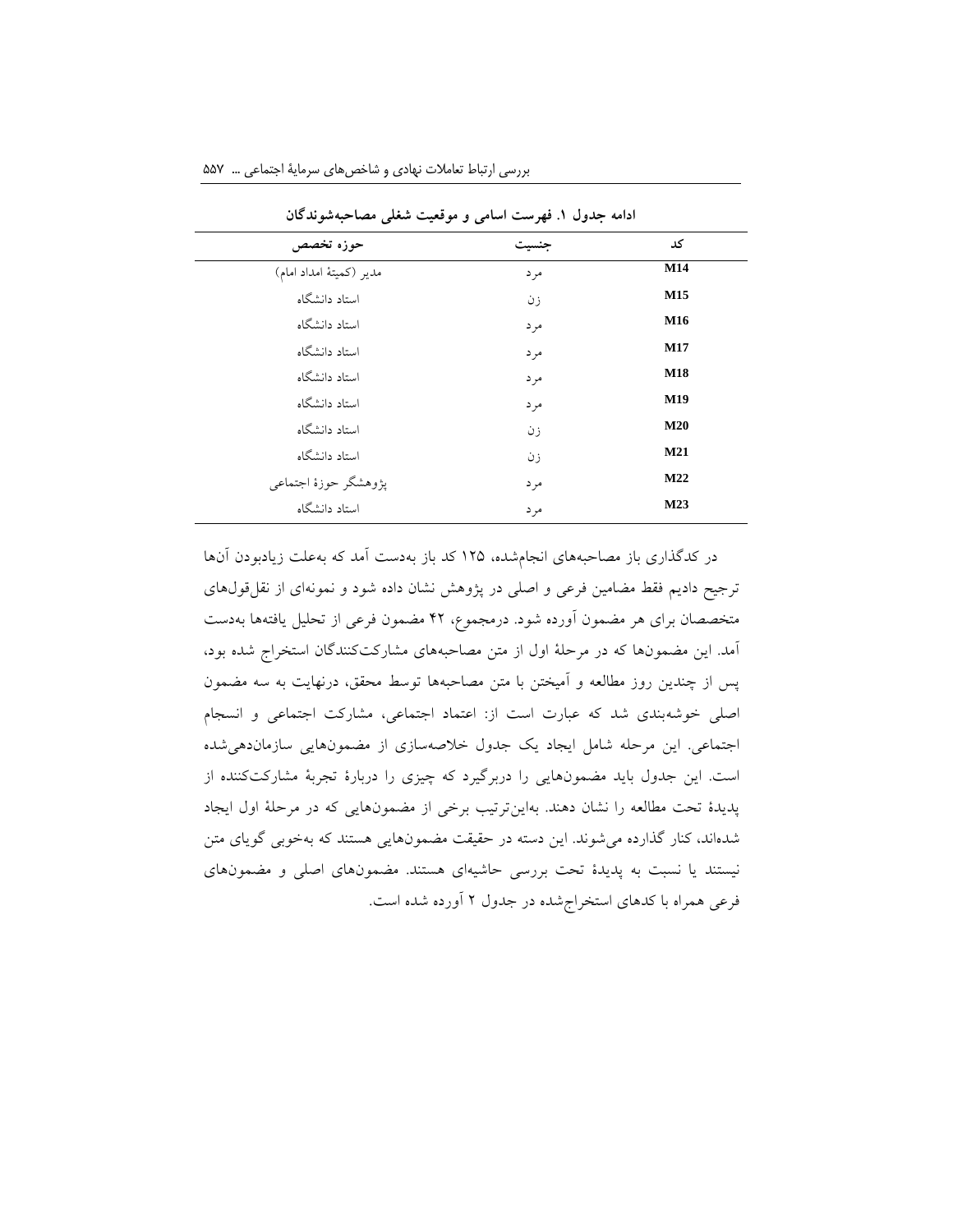| جندوں ۰. مصنفوں مائ قریحی و اجتنی متناساتی مندہ                           |                              |               |
|---------------------------------------------------------------------------|------------------------------|---------------|
| کد مشارکتکنندگان و مفاهیم                                                 | مضمون فرعى                   | مضمون<br>اصلى |
| M5 كد ١: اصل شفافيت در هر سازمان سبب اتحاد بيشتر با سازمان مى شود.        |                              |               |
| شفافیت در اخبار و اطلاعات، در ایجاد ارتباطی توأم با اعتماد نقش بسزایی     |                              |               |
| دارد. شفافیت و پاسخگویی از اصول یک سازمان است که در صورت                  |                              |               |
| رعایت، مشروعیت اجتماعی می یابد. در تبلیغات نباید اغراق کرد و باید         |                              |               |
| گزارشها شفاف باشد. کمیتهٔ امداد از شفافیت بیشتری برخوردار است و           |                              |               |
| خود را موظف میکند تا به مردم پاسخگو باشد، ولی مؤسسات، کمتر از این         |                              |               |
| قانون تبعيت مي كنند.                                                      |                              |               |
| M16 کد ۲۵: کمیتهٔ امداد در بسیاری از کشورهای محروم دنیا فعالیت            |                              |               |
| می کند و این نشانهٔ شبکهٔ ارتباطی قوی آن است؛ بنابرابن ارتباط و تعامل بین |                              |               |
| این دو نهاد موجب میشود این شبکهٔ ارتباطی قدرت بگیرد.                      |                              |               |
| M2 کد ۳: با وجود خیریهها مردم نیاز به خدمت رسانی بیشتری دارند؛            |                              |               |
| بنابراین خیرین باید بیشتر همکاری کنند. در سالهای اخیر، کمیته در امور      |                              |               |
| فرهنگی و آموزش به افراد نیازمند، مثبت عمل کرده و اعتماد به آن بسیار       |                              |               |
| است.                                                                      |                              |               |
| M1 کد ۱: خیریهها به دولت وابستگی ندارند، اما در اهداف، با امداد همسو      | رعايت خطمشي ها               |               |
| هستند مؤسساتی که شفاف عمل میکنند و خود را ملزم به پاسخگویی                | شبكهٔ ارتباطی قوی            |               |
| می دانند، اعتماد مردم و خیرین را بیشتر جلب می کنند.                       | تقويت فرهنگ خودكفايي         |               |
| M8 کد ۴: در سال های اخیر، کمیتهٔ امداد در امور فرهنگی و آموزش به افراد    | مشروعيت اجتماعي              |               |
| نیازمند کمک فراوانی کرده است و در این زمینه، اعتماد مردم به آن بسیار      | امور فرهنگی و اَموزشی        |               |
| است. کمیتهٔ امداد با توجه به جایگاه مردمی که دارد میتواند به خیریهها      | شفافسازی و پاسخگویی          |               |
| کمک کند تا آنها بهعنوان بازوان اجرایی کمیته در امر خدمت٫سانی کمک          | جهتگیری فعالیت در راستای     |               |
| كنند.                                                                     | امور خير                     |               |
| M23 كد ١٢: دردسترس بودن خيريهها اعتماد مردمي را جلب كرده كه بايد          | فعال، متعهدبودن مؤسسات و     |               |
| از تجارب خیریهها بهره جویند؛ بنابرابن همبستگی کمیته با نهادهای خیریه      | نهادهای خیریه و کمیتهٔ امداد |               |
| سبب افزايش اعتماد خيرين مي شود.                                           | دردسترس بودن خيريهها         |               |
| M15 كد ٧: رضايت مردم از خيريهها بر مقولة اعتماد استوار است.               | رضايت مردم                   | اعتماد        |
| على القاعده هر مجموعهاى به شفافيت و اعلام بازخورد فعاليتها عمل كند،       | فعال و متعهدبودن             | اجتماعي       |
| عملکرد آن رضایتبخش است. در برخی از برههها مردم کمتر به نهادهای            | سایت و کانالهای مجازی        |               |
| خدمات رسانی دولتی مانند کمیتهٔ امداد اعتماد دارند. همکاری کمیتهٔ امداد و  |                              |               |
| خیریهها گامی مؤثر در رفع محرومیت است.                                     |                              |               |
| M4 کد ۱: خیران و نیکوکاران بعضاً در مقابل کارهای خیریهای که انجام         |                              |               |
| میدهند پاسخگویی لازم را طلب میکنند و امداد، این مهم بهطور کامل جامهٔ      |                              |               |
| عمل يوشانده تا اعتماد عمومي را جلب كند.                                   |                              |               |
| M19 کد ۳۸: مؤسساتی که فعال، متعهد و شفاف هستند، معمولاً در جهت            |                              |               |
| جلب اعتماد خيرين بهتر عمل مي كند.                                         |                              |               |
| M18 کد ۵۷: اگر مؤسسههای امروزی از طریق سایت و کانالهای مجازی              |                              |               |

۵۵۸ مطالعات و تحقیقات اجتماعی در ایران، دوره ۰۱۱ شماره ۲، تابستان ۱۴۰۱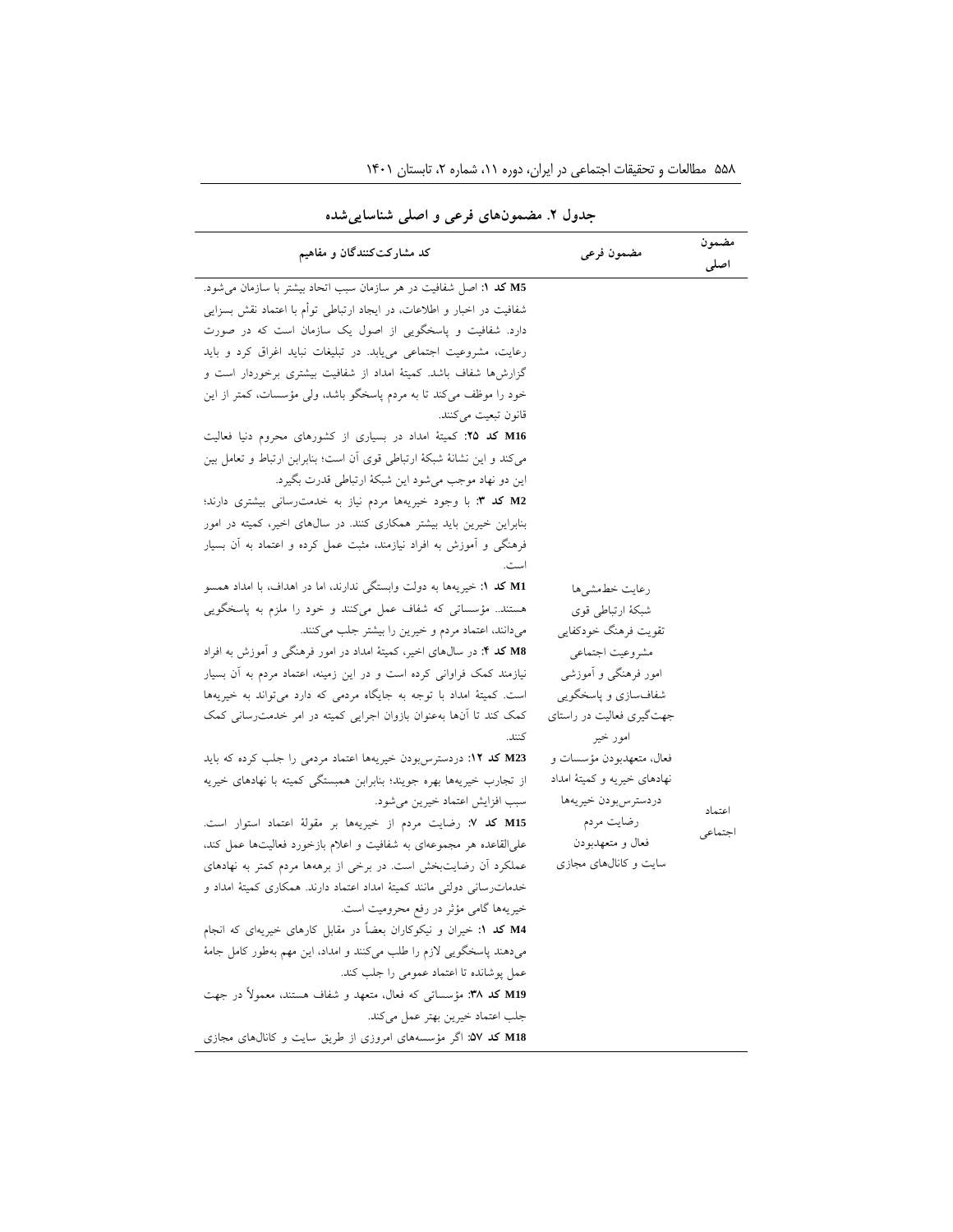| کد مشارکتکنندگان و مفاهیم                                                | مضمون فرعى                   | مضمون<br>اصلى |
|--------------------------------------------------------------------------|------------------------------|---------------|
| پاسخگویی داشته باشند و شفاف عمل کنند، اعتماد به آنها بیشتر می شود.       |                              |               |
| مردم ایران به مؤسسات کوچکتر بیشتر اعتماد دارند.                          |                              |               |
| M3 كد ٣٥: اصل شفافيت در هر سازمان سبب اتحاد بيشتر به سازمان              |                              |               |
| میشود. شفافیت در اخبار و اطلاعات در ایجاد ارتباطی توأم با اعتماد نقش     |                              |               |
| بسزایی دارد. شفافیت و پاسخگویی از اصول یک سازمان است که در               |                              |               |
| صورت رعايت، مشروعيت اجتماعي مي يابد.                                     |                              |               |
| M16 کد ۱۲: وجود و تأسیس مؤسسات خیریه قطعاً از گرایش به مشارکت            |                              |               |
| در جامعه نشئت میگیرد و به طریقی نوعی از مشارکت مردمی است.                |                              |               |
| M22 كد ۶۴: روحية خيرخواهي موجب دوام مؤسسات خيريه شده است.                |                              |               |
| روحیهٔ خیرخواهی در همه هست، اما امداد و خیریهها با پاسخگویی باید         |                              |               |
| موجب مشاركت مردمي را فراهم سازند.                                        |                              |               |
| M12 کد XV: مؤسسات خیریه معمولاً در جذب منابع مالی مشکل دارند.            |                              |               |
| منابع مالی در خیریهها، تفاوتی نمیکند که نقدی یا غیرنقدی باشد و           |                              |               |
| درهرصورت توسط خیرین ثروتمند یا حامیان مالی تأمین میشود. این              |                              |               |
| کمکها معمولاً موقتی و مناسبتی هستند. به عبارت دیگر مؤسسههای              |                              |               |
| نیکوکاری نمی توانند به جریان همیشگی کمکهای مالی و غیرمالی دسترسی         |                              |               |
| داشته باشند، اما کمیتهٔ امداد در این زمینه از دولت تأمین مالی میشود؛     |                              |               |
| بنابراین تعامل این دو نهاد میتواند در تأمین مالی نهادهای خیریه کمککننده  |                              |               |
| باشد و مشارکت بیشتر شود.                                                 |                              |               |
| M9 كد ١١: در گذشته بين مؤسسات همكاري نبود، ولي اكنون با تعدد             | روحيهٔ خيرخواهي              |               |
| سازمانهای خیریههای مواجهیم و کمیته میتواند از این مؤسسات در قالب         | پاسخگویی مناسب               |               |
| همکاری و استفاده از تجارب حوزههای مختلف بهره ببرد.                       | حمايت مالي خيرين             |               |
| M9 كد ٢۵: تعداد خيرين و حاميان و زكاتدهندگان نشانگر يک جايگاه            | استفاده از تجارب هردو نهاد   |               |
| نهاد مردمی است. هرچند دورههای مختلف این جایگاه نوسان داشته، ماهیت        | جذب خيرين وحاميان            |               |
| مدیریت حرکت مردمی کمیتهٔ امداد در مأموریتها موجب حفظ این                 | كاهش قوانين بوروكراسي        |               |
| خصیصه در تفکر مردم شده است.                                              | کمیتهٔ امداد یک نهاد حاکمیتی |               |
| M7 کد ۱۳: امداد با توجه به جایگاه مردمی که دارد، میتواند به خیریهها      | است.                         |               |
| کمک کند تا آنها را بهعنوان بازوان اجرایی خود بپذیرد و مؤسسات در          | تجلیل از خیرین               |               |
| جذب كمكهاي مردمى كمككننده باشند.                                         | تبلیغات و ایجاد کمپینهای     | مشار کت       |
| M8 كد ١٠: توليد محتواى تبليغي، ايجاد كمپينهاى تبليغي و ارائة بازخورد     | تبليغاتي                     | اجتماعي       |
| خدمات از جمله مواردی است که موجب افزایش مشارکت می شود. شفافیت            | ارائهٔ بازخورد               |               |
| باید سرلوحهٔ امداد و خیریهها باشد تا مردم با درک عملکرد آنها اعتماد کنند | اطلاع از فعالیتهای یکدیگر    |               |
| و در شرایط بحرانی مشارکت افزایش یابد. تبلیغات میتواند در توسعهٔ          | انعطاف پذيري سازمان          |               |
| مشارکت مؤثر باشد؛ بنابراین با تعامل و بهرهگیری از تجارب می توان بهتر     | نظارت                        |               |
| عمل کرد. مؤسسات و کمیته از فعالیت همدیگر بااطلاع هستند و یکی از راه      | پرهيز از سياسيبازي           |               |
| های همکاری میانشان، ارائهٔ خدمات در جهت معیشت است.                       | اتحاد                        |               |
| M15 کد ٨: ساختار کمیتهٔ امداد دارای دو بعد ماشینی و زیستی یا ارگانیک     |                              |               |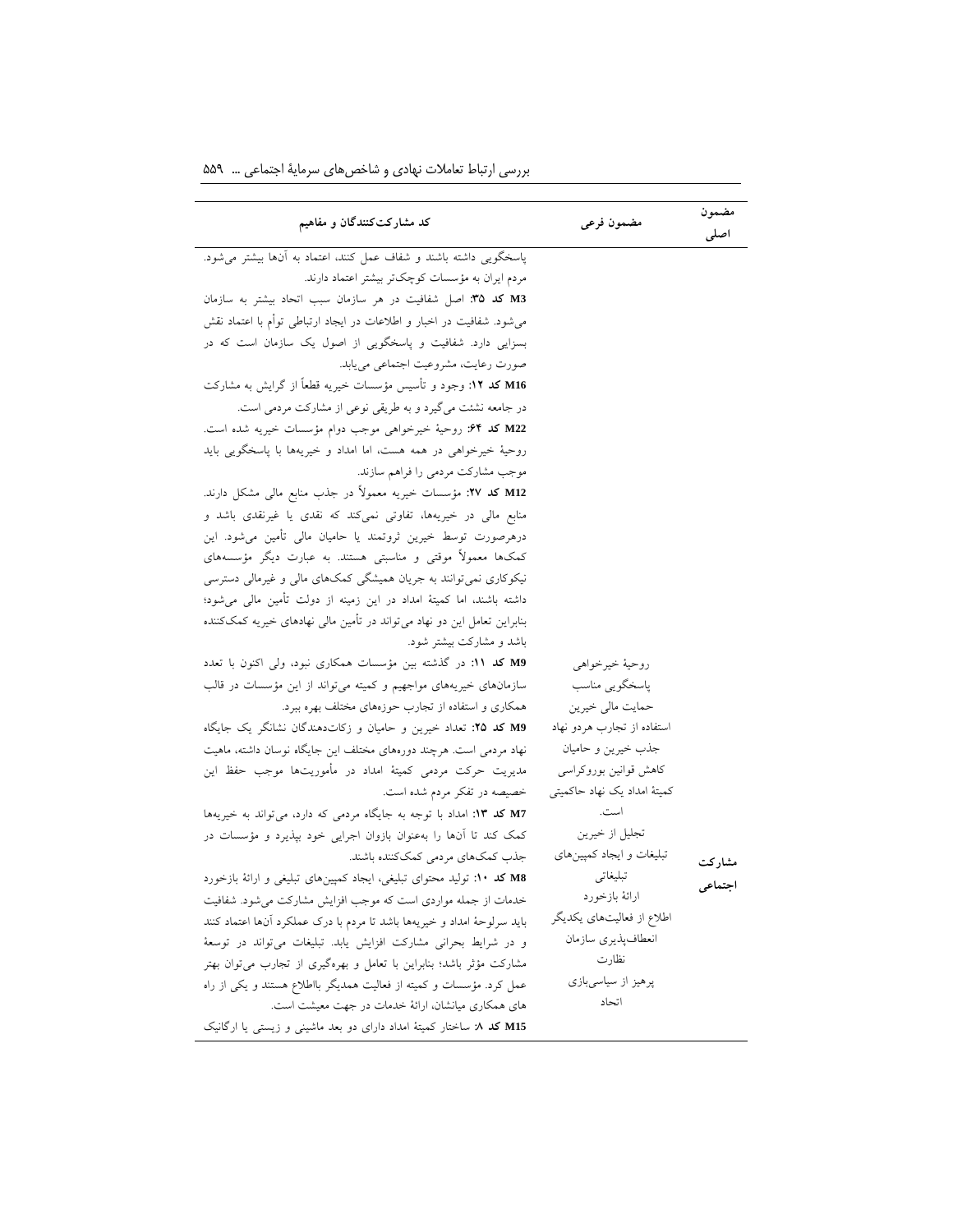| کد مشارکتکنندگان و مفاهیم                                                 | مضمون فرعى                | مضمون<br>اصلى |
|---------------------------------------------------------------------------|---------------------------|---------------|
| است. بخش ارگانیک آن باید انعطافپذیر باشد و بتواند با مؤسسات               |                           |               |
| کوچکتر ارتباطات مؤثری داشته باشد. تعاملات به شکلهای گوناگون به            |                           |               |
| جهت جذب بیشتر خدمات و ارائه به جامعهٔ هدف منجر میشود. بخش                 |                           |               |
| ماشینی کمیتهٔ امداد نیز باید قابلیت تعامل و انعطافپذیری خود را حفظ کند.   |                           |               |
| M18 كد ٢٥: چنانچه هماهنگى مناسبى بين مجموعه مؤسسات خيريه با               |                           |               |
| كميتهٔ امداد وجود داشته باشد و نظارت قابل قبولي از جانب حاكميت بر         |                           |               |
| فعالیت آنان وجود داشته باشد و وارد مسیرهای سیاسی و نشود، می تواند         |                           |               |
| در افزایش مشارکت جامعه مؤثر باشد.                                         |                           |               |
| M1 کد ۱۴: یکی از آسیبهای مؤسسات خیریه در حال حاضر، عدم تمایل              |                           |               |
| دولت به اتحاد خيريهها است؛ چرا كه به ظن دولت، با اتحاد مؤسسات             |                           |               |
| خيريه امكان وجود قدرتي بالاتر از دولت قدرت وجود دارد. در اين برهه،        |                           |               |
| كميتة امداد مى تواند با برقرارى ارتباط با مؤسسات خيريه با اختصاص          |                           |               |
| بودجهای که از دولت دریافت میکند میتواند به خیریهها در جهت                 |                           |               |
| امدادرسانی به نیازمندان کمک کند.                                          |                           |               |
| M6 كد ٢۴: چنانچه هماهنگي مناسبي بين مجموعه مؤسسات خيريه باشد و            |                           |               |
| نظارت قابل قبولي از جانب حاكميت بر فعاليت أنان وجود داشته باشد،           |                           |               |
| همچنین فعالیت وارد مسیرهای سیاسی و نشود، میتواند در تقویت همدلی           |                           |               |
| و مشارکت در جامعه مؤثر باشد.                                              |                           |               |
| M16 کد ٣٣: کمیتهٔ امداد در کنار چند سازمان دیگر، مجری برنامههای           |                           |               |
| حمایتهای اجتماعی و کاهش فقر هستند و نقش امداد از لحاظ کمی و کیفی          |                           |               |
| برجستهتر است. کمیتهٔ امداد یک نهاد مردمی و دارای چشمانداز در مدیریت       |                           |               |
| حرفهای فقر است. کمیتهٔ امداد در چند سال گذشته با سازمانهای خیریه ارتباط   |                           |               |
| خوبی داشتند و عامل شفافیت این ارتباط را تقویت میکند. متولی بودن امداد     |                           |               |
| می تواند به عنوان دبیری خیریهها به توسعهٔ مشارکت مردمی کمک کند. امداد     |                           |               |
| مطابق با مسئولیت اجتماعی خود گامهای مثبتی برداشته و محرومان را حمایت      |                           |               |
| کرده است. کمیتهٔ امداد یک نهاد دولتی است و میتواند منابع خود را در اختیار |                           |               |
| مؤسسات قرار دهد و از این طریق با آنها همکاری کند.                         |                           |               |
| M22 کد ۷۰: وجود و تأسیس مؤسسات خیریه قطعاً از گرایش به مشارکت             |                           |               |
| در جامعه نشئت میگیرد و به طریقی نوعی از مشارکت مردمی است. روحیهٔ          |                           |               |
| خیرخواهی سبب دوام مؤسسات خیریه شده است. با توجه به اینکه خلاقیت           | تقويت همدلى و همبستگى     |               |
| از اصول اساسی خیریهها است و بوروکراسی دستوپاگیر ندارد، در این             | رواج پديدهٔ خيرخواهي      |               |
| بحث موفقتر هستند. از این رو کمیتهٔ امداد میتواند از این مؤسسات در قالب    | افزایش همکاری دولت برای   |               |
| همکاری و استفاده از تجارب حوزههای مختلف خیریهها بهره ببرد و               | زمینهسازی بهمنظور اتحاد و |               |
| موجبات مشاركت مردمي را افزايش دهد.                                        | همبستگی کمیتهٔ امداد و    |               |
| M17 كد ۴۲: دولت با درنظرگرفتن رديف بودجه به مؤسسات دولتى و                | نهادهاي خيريه             |               |
| خیریهای کمک میکند، اما به مؤسسات کوچک فردی خیر. دولت با                   | توجه به سرمایهٔ انسانی    | انسجام        |
| اختصاص بودجه به کمیته، آنها را وادار میکند که یکسویه عمل کنند و           | افزایش انگیزه در کارکنان  | اجتماعي       |

۵۶۰ مطالعات و تحقیقات اجتماعی در ایران، دوره ۱۱، شماره ۲، تابستان ۱۴۰۱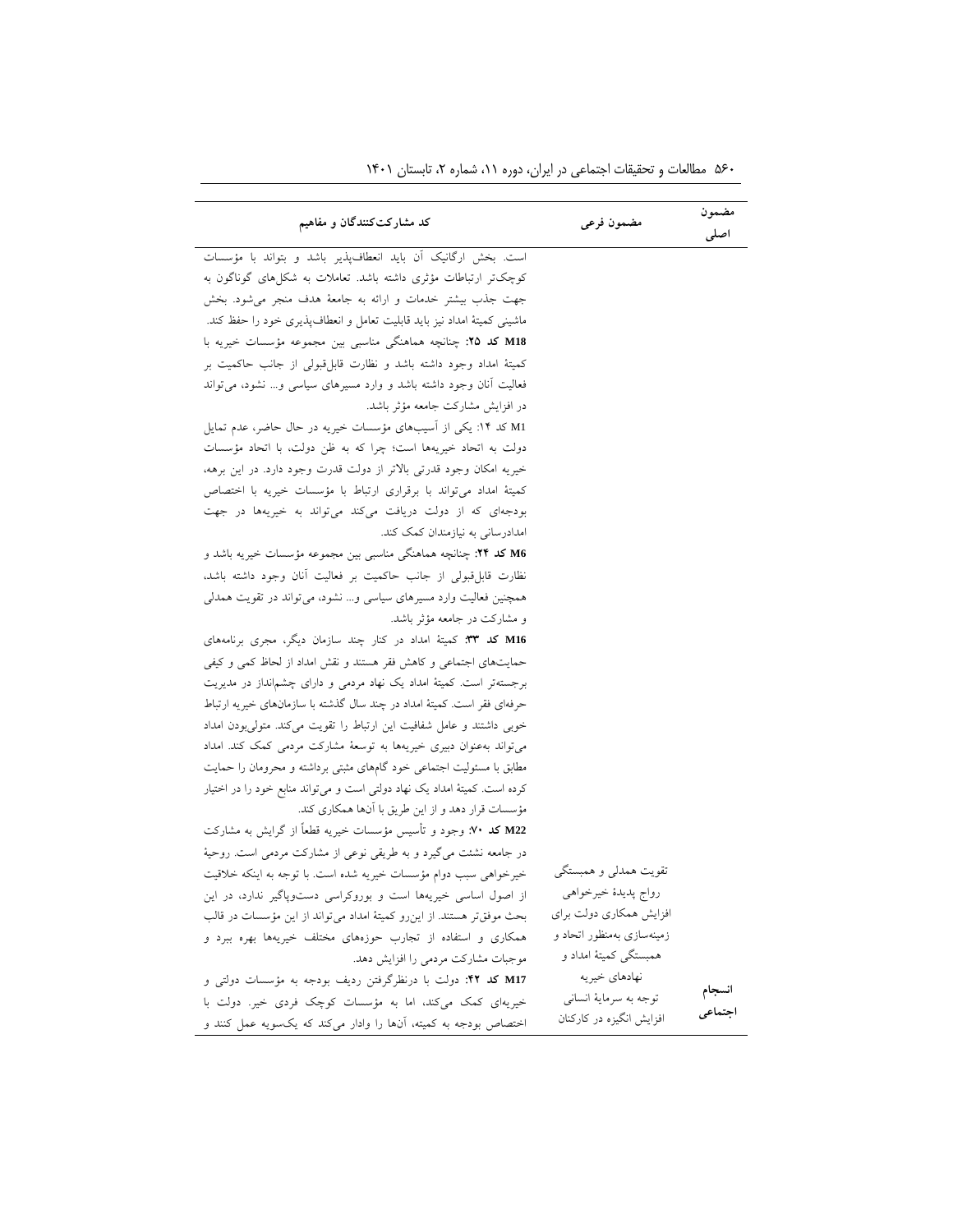| کد مشارکتکنندگان و مفاهیم                                                  | مضمون فرعى                     | مضمون |
|----------------------------------------------------------------------------|--------------------------------|-------|
|                                                                            |                                | اصلى  |
| مؤسسات هم به شکل مطلوبی خدمات خود را ارائه میدهند. بهتر است با             | تشويق وتنبيه                   |       |
| مشارکت، این دو به فصل مشترک برسند.                                         | برنامهریزی و تعیین اولویتها    |       |
| M58 كد ٢: پديدهٔ خيرخواهي در افزايش همبستگي و همدلي اجتماعي مؤثر           | رابطهٔ سازمانی افقی بین کمیتهٔ |       |
| است، اما درجهٔ انتظام و انسجام فعالیت خیریهها در میزان این همدلی           | امداد امام خمینی و نهادهای     |       |
| نقشآفرین است. خیریهها با روال درست میتوانند حس خیرخواهی را در              | خير يه                         |       |
| جامعه ترويج دهند.                                                          | تشکیل نهاد نظارت <sub>ی</sub>  |       |
| M15 کد ٢٣: ضرورت دارد بين نهادها، سازمانها و مؤسساتي که در يک              | تشكيل بانك اطلاعاتي            |       |
| زمینهٔ مشترک مانند خدمت به نیازمندان و محرومان، بهویژه با نگرش دینی        | نقل وانتقال اطلاعات            |       |
| واحد در جامعه فعالیت میکنند، هماهنگی، همسویی و همدلی مشترک                 | تشكيل شبكه                     |       |
| برقرار و یک شبکه ایجاد شود.                                                |                                |       |
| M11 كد ٢۴: اطلاعات هر سازمان مهمترين سرمايههاى سازمان به حساب              |                                |       |
| میآید و باید روش محافظت از آن آموزش داده شود. یکی از مهمترین               |                                |       |
| اصول، سرماية انساني است. با توجه به محرمانهبودن اطلاعات محرومان بايد       |                                |       |
| آموزش لازم را داد. آموزش باید با اهداف سازمان هماهنگ باشد. آموزش           |                                |       |
| اجباری و ارائهٔ گواهینامه به کارکنان مؤسسات و امداد می تواند تعاملات       |                                |       |
| بیشتری را موجب شود. سرمایهٔ انسانی یک سرمایهٔ پنهان مجموعه است که          |                                |       |
| بايد به أن توجه ويژه شود.                                                  |                                |       |
| M3 كد ٢١: تشويق و تنبيه هميشه در همهٔ مرحلهها مفيد است. آموزش              |                                |       |
| برای بهرهوری بیشتر نیز خارج از این محتوا نیست. ایجاد انگیزه به عنوان       |                                |       |
| موتور محرکهای عمل میکند و چنانچه این مشوقها در برگزاری دورههای             |                                |       |
| آموزشی نیز وجود داشته باشد، انتقال مطالب بیشتری در آن صورت می گیرد.        |                                |       |
| أموزش می تواند خلاقیت را در کارکنان ارتقا دهد. امداد به کارکنان که انگیزهٔ |                                |       |
| خلاقیت و یادگیری دارند باید تشویقی درنظر بگیرد. مشوقها نباید فقط           |                                |       |
| مادی باشد. با تشویق کارکنان می توان روحیهٔ همکاری را تقویت کرد.            |                                |       |
| M21 كد ٣٧: رابطة مؤسسات خيريه و كميتة امداد بايد دوسويه باشد. در           |                                |       |
| این صورت است که می تواند همافزایی داشته باشد. برای همکاری بهتر باید        |                                |       |
| قوانین بازنگری شود یا از الگوهای همکاری خارج استفاده شود تا ارتباطشان      |                                |       |
| انسجام لازم را داشته باشد.                                                 |                                |       |

بررسی ارتباط تعامالت نهادی و شاخصهای سرمایة اجتماعی ... 561

یافتههای بهدستآمده حاصل از مصاحبه با مشارکتکنندگان، تالش و رسیدن به هدف اصلی تحقیق یعنی بررسی تأثیر تعامل بین دو نهاد کمیتۀ امام خمینی و مؤسسات خیریه با شاخصهای سرمایۀ اجتماعی بهمنظور افزایش رفاه و کاهش فقر است که برای کسب بینشی عمیق و غنی درمورد این پدیده انجام شده است. در این مرحله از رویکرد انتخابی، بهمنظور برجستهکردن مضمونهای اصلی استفاده شده است. در ادامه با ارائۀ توصیفات متنی به توضیح بیشتر مضمونهای استخراجشده از متن مصاحبۀ مشارکتکنندگان پرداخته میشود.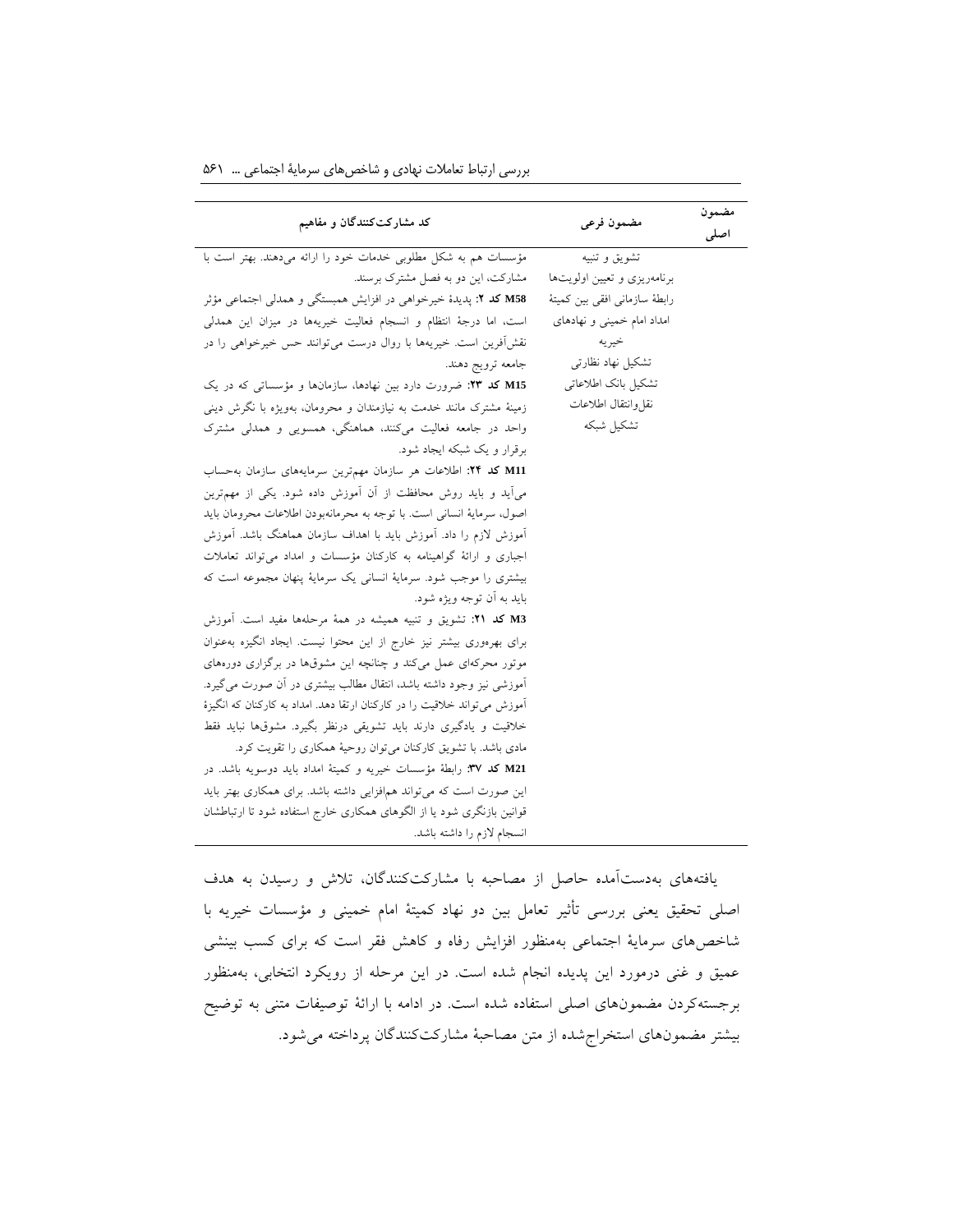اعتماد اجتماعی: اولین مضمون که توسط پژوهشگر استخراج شد، اعتماد اجتماعی است. اعتماد اجتماعی بر انتظارات و تعهدات اکتسابی و تأیید شده به لحاظ اجتماعی داللت دارد که افراد نسبت به یکدیگر و نسبت به سازمانها و نهادهای مربوط به زندگی اجتماعیشان دارند. این مضمون شامل مضامین فرعی رعایت خطمشیها، شبکۀ ارتباطی قوی، تقویت فرهنگ خودکفایی، مشروعیت اجتماعی، امور فرهنگی و آموزشی، شفافسازی و پاسخگویی، جهتگیری فعالیت در راستای امور خیر، فعال، متعهدبودن مؤسسات و نهادهای خیره و کمیتۀ امداد، دردسترسبودن خیریهها، رضایت مردم، فعال و متعهدبودن و سایت و کانالهای مجازی است. از نظر مشارکتکنندگان در این پژوهش، رابطۀ بین دو نهاد نقش مهمی در اعتمادسازی دارد. همکاری و تعامل کمیتۀ امداد و مؤسسات خیریه سبب بهرهمندی تعداد بیشتری از نیازمندان جامعه از خدمات کمیتۀ امداد و مؤسسات خیریه میشود. مشارکتکنندگان معتقدند خیریهها در زمینۀ جلب مشارکت مردمی از امداد موفقتر عمل کردهاند و در جلب اعتماد مردم عملکرد بسیار مطلوب و مثبتتری داشتهاند؛ بنابراین داشتن ارتباط و تعامل مناسب بین کمیتۀ امداد و خیریهها با شفافسازیهای مالی، افزایش آگاهی، اطالعرسانی، برگزاری نشستها و جلسات مشترک و نشستهای تخصصی بهمنظور هماهنگسازی سیاستهای کار و رفع تعارضات، ارائۀ گزارشهای شفاف، جهتگیری فعالیتها در راستای امور خیر و پرهیز از سیاسیبازی، فعال و متعهدبودن کمیتۀ امداد و نهادهای خیریه، و نیز ساماندهی خدماترسانی به نیازمندان میتواند اعتماد اجتماعی در سطح جامعه را برای مشارکت بیشتر مردم افزایش دهد. همچنین کمیتۀ امداد و خیریهها میتوانند با آموزش کارکنان خود، بازاریابی و گسترش روابطعمومی خود در جذب خیرین و اعتمادسازی کمککننده باشند.

مشارکت اجتماعی: دومین مضمون استخراجشده، مشارکت اجتماعی است. مشارکت اجتماعی به آن دسته از فعالیتهای ارادی داللت دارد که از طریق آن، اعضای یک جامعه در امور مختلف همکاری دارند. این مضمون شامل مضامین فرعی روحیۀ خیرخواهی، پاسخگویی مناسب، حمایت مالی خیرین، استفاده از تجارب هردو نهاد، جذب خیرین و حامیان، کاهش قوانین بوروکراسی، تجلیل از خیرین، دولتیبودن کمیتۀ امداد، تبلیغات و ایجاد کمپینهای تبلیغاتی، ارائۀ بازخورد، اطالع از فعالیتهای یکدیگر، انعطافپذیری سازمان، نظارت و پرهیز از سیاسیبازی و اتحاد است. طبق نظر مشارکتکنندگان میتوان گفت کمیتۀ امداد امام خمینی توانسته است با استفاده از تأثیر اقتصادی حاصل از تسهیالتی که شبکۀ اعتماد و مؤلفههای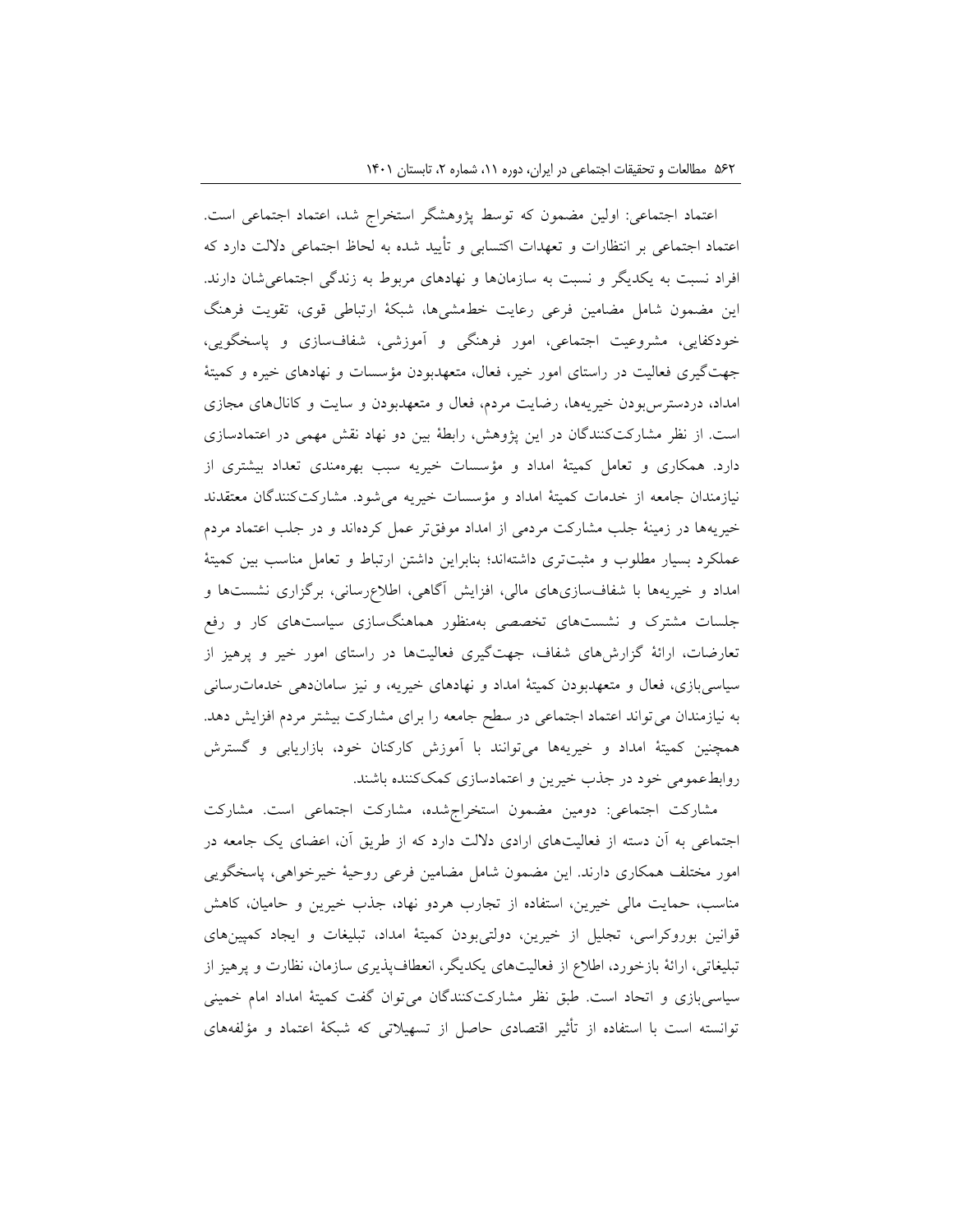فرهنگ شیعی در جامعۀ ایرانی بهوجود آورده است، هزینههای تأمینی و رفاهی و حتی اداری خود را در خدمت به محرومان، تا حدی متعادل نگه دارد، اما از نظر میزان مشارکت شهروندان در بهبود خدمات رفاهی محرومان، میزان مشارکت مردمی در سطوح مختلف تصمیم، مدیریت ستادی و اجرایی و مشارکت در تدوین برنامهها و حتی مشارکت کارکنان در ارتباط با تصمیمسازی همواره با چالشهایی مواجه بوده است. در مقابل، خیریهها در زمینۀ جلب مشارکت مردمی از امداد موفقتر عمل کردهاند و در جلب اعتماد افراد عملکرد بسیار مطلوب و مثبتتری داشتهاند؛ بنابرابن کمیتۀ امداد برای دستیابی به مشارکت اجتماعی بیشتر و بهتر باید با نهادهای خیریۀ دیگر ارتباط مؤثری برقرار کند تا بتواند در آینده دارای حیات و رشد طبیعی باشد و از فرصتهای موجود در محیط خود استفاده کند.

انسجام اجتماعی: سومین مضمون استخراجشده، انسجام اجتماعی است. انسجام اجتماعی، رفتارهای معینی هستند که مبتنی بر ارزشهای اجتماعیاند که بهتدریج بهصورت هنجارهایی درمیآیند که با رعایت آنها جامعه انتظام پیدا میکند. این مضمون شامل مضامین فرعی تقویت همدلی و همبستگی، رواج پدیدۀ خیرخواهی، افزایش همکاری دولت برای زمینهسازی برای اتحاد و همبستگی کمیتۀ امداد و نهادهای خیریه، توجه به سرمایۀ انسانی، افزایش انگیزه در کارکنان، تشویق و تنبیه، برنامهریزی و تعیین اولویتها، رابطۀ سازمانی افقی بین کمیته و نهادهای خیریه، تشکیل نهاد نظارتی، تشکیل بانک اطالعاتی و نقلوانتقال اطالعات است. از مهمترین مشکالت و آسیبهای خیریهها؛ عرضۀ خدمات پراکنده و بدون برنامهریزی و هماهنگی، عرضۀ خدمات موازی، تداخل وظایف، نداشتن تعریف روشن از جامعه هدف، نداشتن پشتوانههای مالی الزم و کارآمدی و بهرهوری کم است. همچنین نظام واحدی برای نظارت بر این مؤسسات وجود ندارد که این امر نیز مشکالت فراوانی را به دنبال دارد. ایجاد، تقویت و توسعۀ شبکۀ ارتباطی و حمایتی مردمی کارآمد در جهت افزایش بهرهوری، ماندگاری و اثربخشی عرضۀ خدمات حمایتی به نیازمندان و اقشار آسیبپذیر جامعه و همچنین پیشتازی در احیا و ترویج سنتهای حسنۀ اسالمی و تقویت همبستگیهای اجتماعی و حفظ همگرایی و انسجام مردم با نظام اسالمی ضروری است. تحلیل مضمون مصاحبههای صورتگرفته بیانگر این موضوع است که در گام اول برای ساماندهی و انسجام به فعالیتهای این نهادها این است که یک نهاد نظارتی تشکیل شود. از آنجا که خیریهها بهعنوان یک سازمان کوچک، بوروکراسی کمتری دارند، افراد نیازمند را راحتتر شناسایی میکنند. مرحلۀ بعد، تشکیل یک بانک اطالعاتی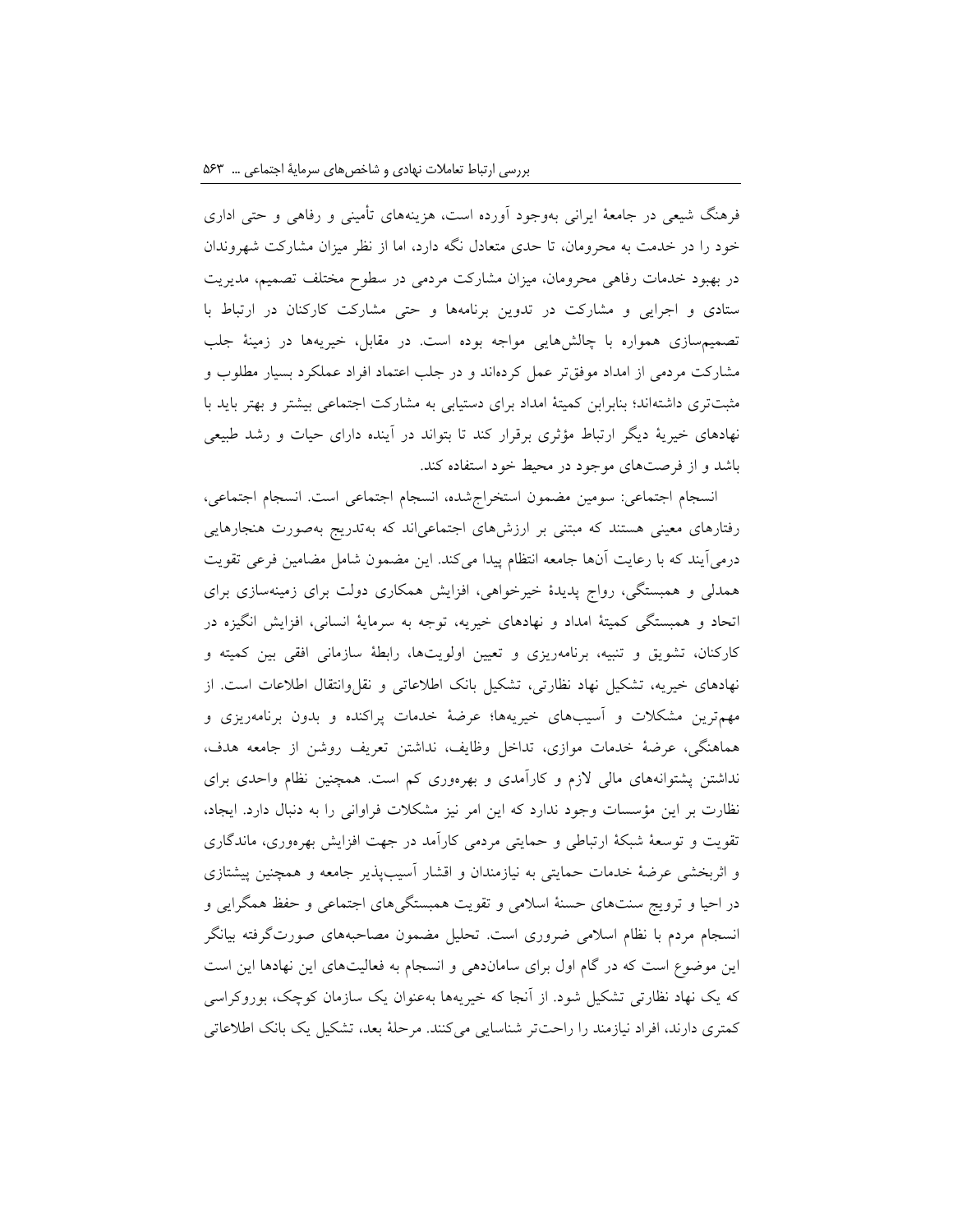است که مشخصات افراد نیازمند که توسط خیریهها شناسایی میشوند، در این بانک ثبت شود. همچنین نهادهای خیریه به یک داوری علمی نیاز دارند که مدت، دوره و همچنین میزان خدمت به نیازمندان را مشخص کنند. یعنی در خصوص تاریخ انقضا، ترکیب و ترتیب خدمات، اثربخشی آن و تعریف خدمت بعدی داوری کنند؛ زیرا بعضی از خدمات در طول هم قرار دارند. همۀ اینها باید در بانک اطالعاتی ثبت شود. این عمل برای یکسانسازی اطالعات کمیتۀ امداد و نهادهای خیریه مناسب است تا از موازیکاری جلوگیری شود و دیگر سخن آنکه افقیبودن رابطۀ سازمانی بین کمیتۀ امداد و نهادهای خیریه در اثربخشی این نهادها در کمکرسانی به نیازمندان مؤثرتر خواهد بود.

## **بحث و نتیجهگیری**

هدف اصلی پژوهش حاضر، بررسی تعامل بین کمیتۀ امداد و مؤسسات خیریه و شاخصهای سرمایۀ اجتماعی بود. براساس نتایج تحلیل دادههای کیفی، اولین مضمون اصلی اعتماد اجتماعی بود که یکی از مؤلفههای اصلی سرمایۀ اجتماعی است. اعتماد یکی از جنبههای مهم روابط انسانی و اجتماعی در میان افراد، گروهها و نهادهای اجتماعی است و در جریان تعامالت اجتماعی و کنشهای متقابل بین افراد و گروههای اجتماعی، نقش مهمی در ایجاد نظم و همبستگی اجتماعی و نیز حفظ آنها برعهده دارد. دومین مضمون، مشارکت اجتماعی، یکی از مؤلفههای دیگر سرمایۀ اجتماعی بهدست آمد. انسان موجودی اجتماعی است. بدین معنا که رشد و تکامل وی در اجتماع محقق شده و مبتنی بر تعاون و همکاری با دیگر همنوعان و مشارکت در اجتماع است. مشارکت بر بستر ارتباطات بینفردی و بینجمعی صورت میگیرد، یعنی به دیگر سخن، انسان ناچار است تا برای رشد و تکامل اجتماعی خویش به کنش با دیگران دست بزند. سومین مضمون انسجام یا پیوند اجتماعی بود که یکی دیگر از مؤلفههای سرمایۀ اجتماعی بهحساب میآید. پیوند اجتماعی بیانگر ارتباطات عینی میان افراد یا عضویت در انجمنها و گروههای داوطلبانه است. انجمنها بهعنوان شبکههای اجتماعی بستری برای مشارکت هستند که ماحصل آنها انسجام و یکپارچگی اجتماعی است.

شاید در گذشته، سرمایۀ اجتماعی برای سازمانها ضرورت محسوب نمیشد، اما امروزه امری اساسی است. تغییرات فراگیر )مانند نیازهای فزاینده برای اطالعات و آموزش، نیازهای ضروری برای نوآوری و خالقیت، پیشرفت مداوم، تغییر بهسوی طراحی سازمانی منعطف و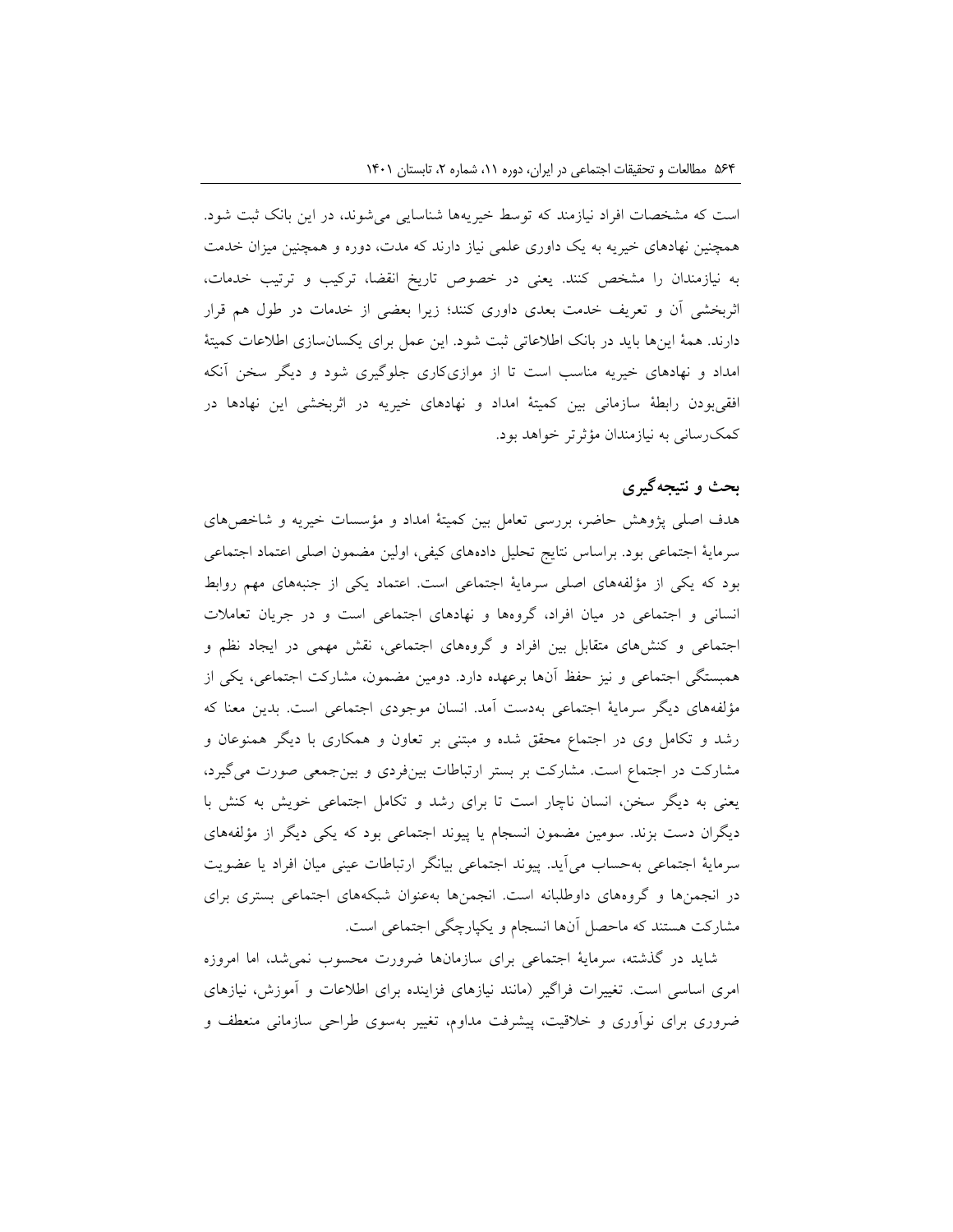ارتباطات تنگاتنگ بین سازمان و شبکههای مشتریان و تأمینکنندگان) ایجاب میکند که رهبران سازمانها، سرمایۀ اجتماعی را ایجاد کنند. ایجاد سرمایۀ اجتماعی، به فراهمکردن بستری نیاز دارد که در آن، افراد به فعالیت در روشهایی ترغیب و قادر شوند که به خلق، نگهداری و بسط شبکهها بینجامد. باید شرایط مناسبی را برای ارتباطاتی که موجب تسریع پیشرفت سرمایۀ اجتماعی میشود، پدید آورد.

کمیتۀ امداد با برقراری ارتباط و تعامل مناسب با مؤسسات خیریه میتواند از ظرفیتهای تخصصی مؤسسات خیریه استفاده کند. خیریهها نیز از این ارتباط بهره میگیرند و از امکاناتی مانند امکانات سازمانی امداد، سابقۀ زیاد و مفید امداد در شناسایی نیازمندان، بودجههای دولتی بهرهمند میشوند. ارتباط این دو نهاد موجب تقویت هردو میشود و به ایجاد هماهنگی، همسویی و همدلی مشترک و ایجاد یک شبکه میانجامد. کمیتۀ امداد و نهادهای خیریه به واسطۀ تعامل با یکدیگر به منابعی دسترسی پیدا میکنند که تکمیلکنندۀ ظرفیت و توانمندی اولیۀ آنها است. ائتالف و تعامل همچنین میتواند بهعنوان ابزاری سودمند برای همراستاکردن خواستههای ذینفعان و کمک به هردو سازمان در کاهش عدم اطمینان محیطی، مورد استفاده قرار گیرد. ائتالف و تعامل کمیتۀ امداد و مؤسسات خیریه، احساس امنیت، حمایت و آرامش ایجاد میکند و در این شرایط، اعتماد بهآسانی میتواند عرضه شود. وقتی اعتماد شکل گرفت، مشارکت اجتماعی افزایش پیدا میکند، به انسجام و پیوند اجتماعی منجر میشود و درنهایت سرمایۀ اجتماعی شکل میگیرد. از این نظر هرچقدر میزان اعتماد، کمک و همیاری افراد و انسجام در جامعه بیشتر باشد، سرمایۀ اجتماعی و بهتبع آن رفاه اجتماعی در جامعه بیشتر و ملموستر خواهد شد. همکاری کمیتۀ امداد و مؤسسات خیریه سبب بهرهمندی تعداد بیشتری از نیازمندان جامعه از خدمات کمیتۀ امداد و مؤسسات خیریه میشود؛ خدماترسانی به نیازمندان ساماندهی میشود؛ بنابرابن آشکارترین راهی که کمیتۀ امداد و نهادهای خیریه برای افزایش سرمایۀ اجتماعی ایجاد میکنند، ایجاد روابط پایدار و منسجم بین اعضا و مردم و بین هردو سازمان است.

#### **منابع**

 احمدوند، ولی محمد و رضا خراسانی )1397(، »نهادهای خیریه در ایران، فرصتها و چالشها«. **مجموعه مقاالت دومین همایش ملی خیر ماندگار**، مطالعه و ارزیابی امور خیر با تمرکز بر چالش های نیکوکاری در ایران امروز: ۱–۱۵.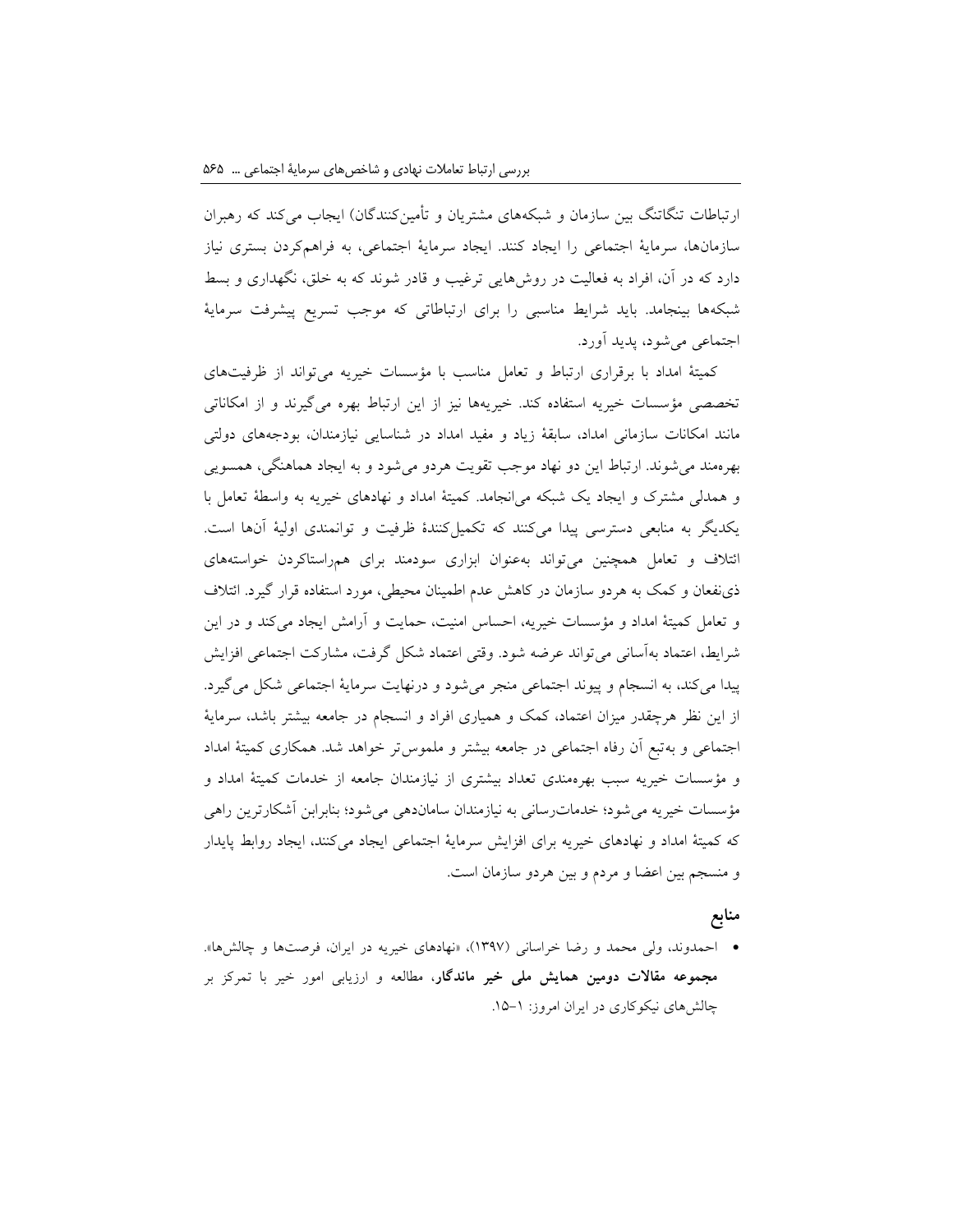- انصاری، ابراهیم و پری عطایی )1391(، »بررسی میزان و تأثیر سرمایۀ اجتماعی بر روابط اجتماعی ساکنان مجتمعهای مسکونی (مطالعۀ موردی دو منطقه از شهر اصفهان)» **مطالعات شهری**، شمارۀ ۲:  $.147 - 117$ 
	- اساسنامۀ کمیتۀ امداد امام خمینی )1396(.
- بوردیو، پیر )1380(، **نظریۀ کنش دالی عملی و انتخا عقالنی**، ترجمۀ مرتضی مردیها، جلد اول، تهران: نقش و نگار.
- پاتنام، روبرت )1380(، **دموکراسی و سنتهای مدنی**، ترجمۀ محمدتقی دلافروز، تهران: روزنامۀ سالم.
- دماری، بهزاد، المدنی، حسین، میرزایی، حسین و مریم رهبری بناب )1399(، »بررسی وضعیت سرمایۀ اجتماعی در بین کارگران محیطهای صنعتی در ایران»، **سلامت کار ایران**، شمارۀ ۴۴: ۱-۱۰.
- خنیفر، حسین، و نفیسه زروندی )1388(، »پژوهش کیفی: رهیافتی نو در مطالعات مدیریت«، **فصلنامۀ راهبرد**، شمارۀ :54 .256-243
- رازقی، نادر، فیروزجائیان، علیاصغر، و هادی قاسمزاده )1396(، »بررسی رابطۀ بین سرمایۀ اجتماعی معتادان گمنام و تداوم ترک اعتیاد )مطالعۀ موردی: معتادان شرکتکننده در انجمنهای NA استان مازندران)»، مطالعات و تحقیقات اجتماعی در ایران، شمارۀ ۴: ۵۷۱–۵۹۳.
- رضائیتبار، رضا )1394(، »سازمانهای مردمنهاد محلهمحور، خطمشی نوین در کمیتۀ امداد امام خمینی«، **نخستین کنفرانس ملی مدیریت دولتی ایران**، خطمشیگذاری عمومی: .10-1
- رضائیتبار، رضا، زارع، حمید، و سید محمد مقیمی )1391(، »الگوی تعاملی توانمندسازی از طریق مشارکتهای اجتماعی در کمیتۀ امداد امام خمینی )ره( با رویکرد مسجدمحوری«، **مدیریت اسالمی**، شمارۀ :2 .173-147
- شکوری، بهرام )1398(. کلید اصلی اعتماد عمومی به مراکز خیریه، قابلدسترس در: .https://www.magiran.com/article/3950676
- عبداللهیان، حمید، و حسین کرمانی )1394(، »تبیین رابطۀ سرمایۀ اجتماعی کاربران ایرانی در شبکۀ اجتماعی فیسبوک و مشارکت سیاسی در دنیایی واقعی«، **مطالعات و تحقیقات اجتماعی در ایران**، شمارۀ ۴: ۶۳۵-۶۳۵.
- عباسپور، عباس، و هدی باروتیان )1389(، »بررسی رابطۀ ارتباطات اثربخش و عملکرد سازمانی )براساس مدل اچیو( در واحدهای ستادی شرکت ملی گاز ایران در سال 1388«، **فصلنامۀ مدیریت و منابع انسانی در صنعت نفت**، شمارۀ :7 .38-10